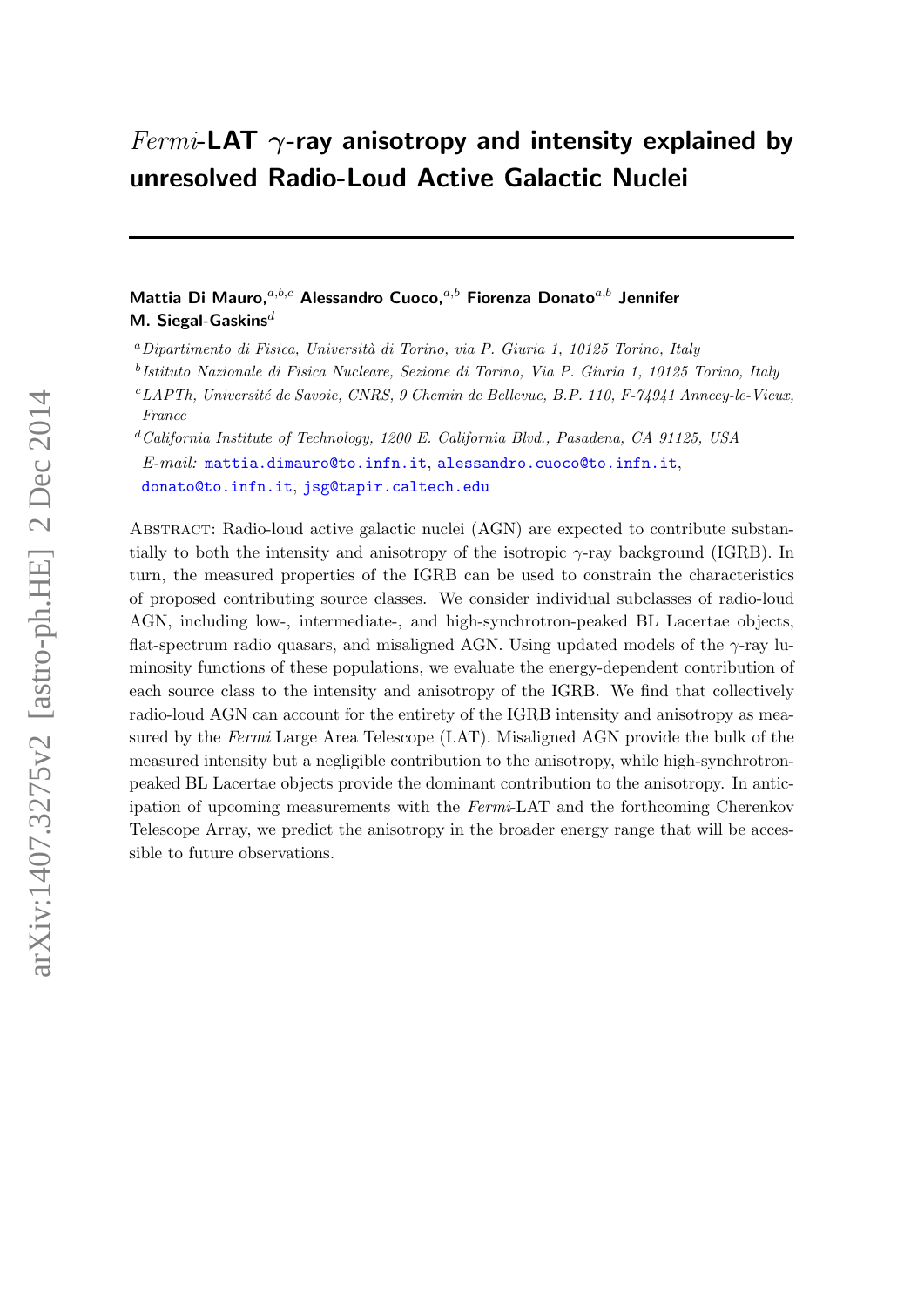### Contents

|                | 1 Introduction                                                            |                |  |  |  |
|----------------|---------------------------------------------------------------------------|----------------|--|--|--|
| $2^{\circ}$    | <b>Anisotropy Model Predictions</b>                                       |                |  |  |  |
|                | The Angular Anisotropy<br>2.1                                             | $\overline{4}$ |  |  |  |
|                | Luminosity Function and the Source Count Distribution<br>2.2              | $\overline{4}$ |  |  |  |
|                | Energy range rescaling of the cumulative source count distribution<br>2.3 | 6              |  |  |  |
|                | 2.4 $d^2N/(dSd\Gamma)$ energy range rescaling                             | 8              |  |  |  |
| $\mathbf{3}^-$ | Results                                                                   | 10             |  |  |  |
|                | 4 Predicted anisotropy for CTA                                            | 16             |  |  |  |
|                | <b>Discussion</b><br>4.1                                                  | 21             |  |  |  |
| $5^{\circ}$    | Conclusions                                                               | 22             |  |  |  |

### <span id="page-1-0"></span>1 Introduction

The intensity and anisotropy of a diffuse  $\gamma$ -ray background encode information about its contributing sources. The isotropic  $\gamma$ -ray background (IGRB) is the diffuse residual  $\gamma$ -ray emission, apparent especially at high Galactic latitudes, observed when the Galactic diffuse emission is subtracted from the observed  $\gamma$ -ray sky, and when resolved point sources are either subtracted or masked. The origin of this emission is not yet fully understood, but it is thought to originate from unresolved sources of extragalactic and possibly Galactic origin. Recent measurements of the intensity [\[1\]](#page-23-0) and angular power spectrum [\[2\]](#page-23-1) of the IGRB by the Fermi Large Area Telescope (LAT) have enabled more detailed studies of the contributors to this emission.

The intensity spectrum of the IGRB is largely consistent with a single power law in the energy range of 200 MeV – 100 GeV [\[2\]](#page-23-1). However, it is expected that many  $\gamma$ -ray source classes contribute to the IGRB over this energy range, including  $\gamma$ -ray emitting classes of active galactic nuclei (AGN)  $[3-10]$  $[3-10]$ , star-forming galaxies  $[11-15]$  $[11-15]$ , Galactic millisecond pulsars (MSPs) [\[16–](#page-23-6)[18\]](#page-24-0), as well as proposed source classes such as annihilating or decaying dark matter [\[19–](#page-24-1)[23\]](#page-24-2).

The Fermi-LAT, using approximately 2 years of data, has measured the angular power spectrum of the diffuse emission at Galactic latitudes  $|b| > 30^{\circ}$ , in four energy bins spanning 1 to 50 GeV [\[2\]](#page-23-1). At multipoles  $l > 155$ , an angular power above the photon noise level is detected at  $> 99.99\%$  CL in the 1-2 GeV, 2-5 GeV, and 5-10 GeV energy bins, and at  $> 99\%$  CL in the 10-50 GeV energy range. Within each energy bin, the measured angular power takes approximately the same value at all multipoles, suggesting that it originates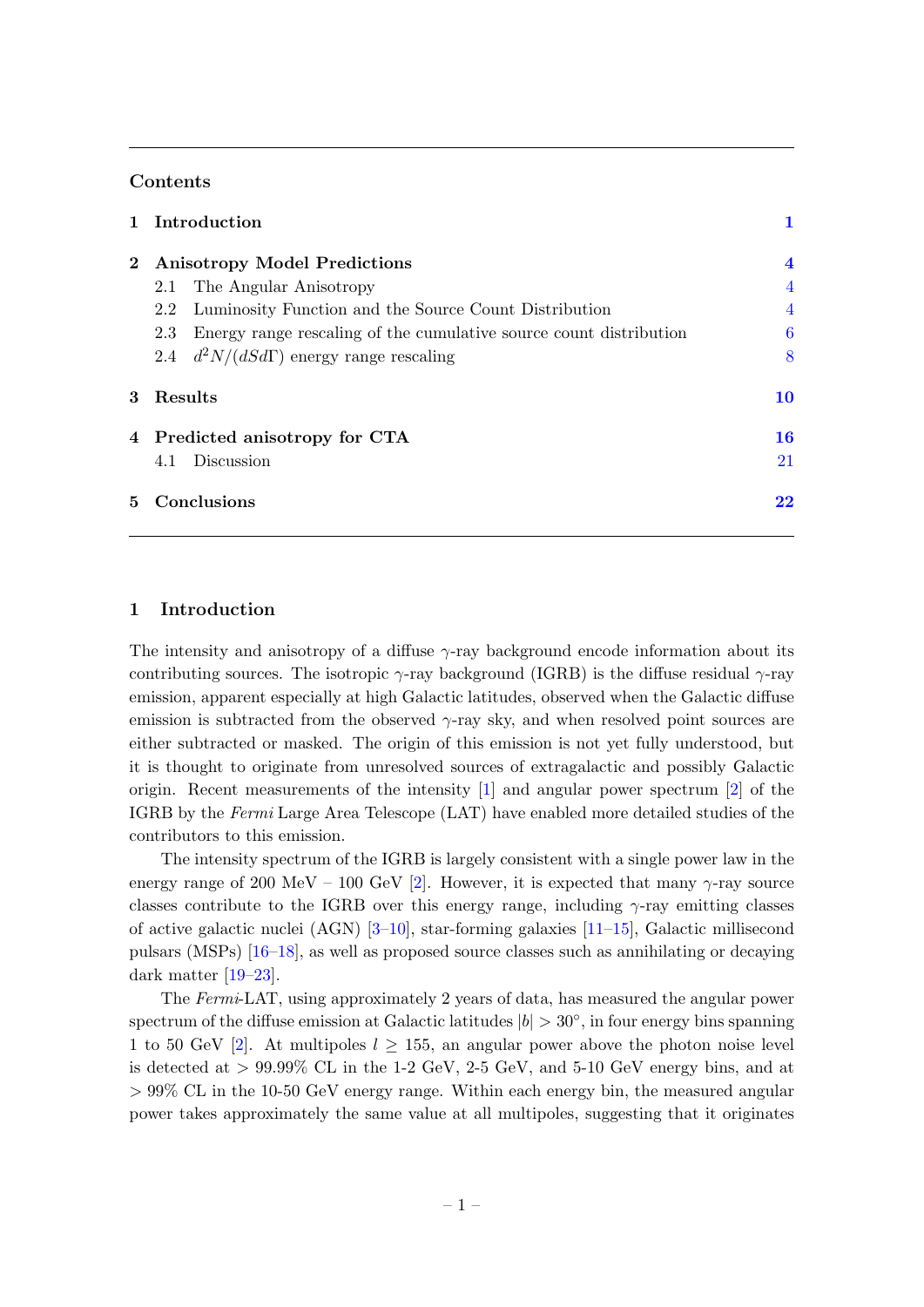from the contribution of one or more unclustered point source populations. We denote this multipole-independent anisotropy as a function of energy  $C_P(E)$ .

In this work we predict both the intensity of the anisotropy and its energy dependence according to the most recent  $\gamma$ -ray emission models of radio-loud AGN, and compare the results to the Fermi-LAT data. Radio-loud AGN sources are a small fraction of AGN  $(15{\text -}20\%)$  but are the most powerful ones, with a ratio of radio (at 5 GHz) to optical (Bband) flux greater than 10 [\[24\]](#page-24-3). This category of AGN is divided into blazars or misaligned (MAGN) sources according to the angle of the jets with respect to the line of sight (los). Blazars (MAGN) are objects with an emission angle smaller (larger) than about  $14^{\circ}$  [\[25\]](#page-24-4). Furthermore, blazars are traditionally divided into flat spectrum radio quasars (FSRQs) and BL Lacertae (BL Lac) objects according to the presence or absence of strong broad emission lines in their optical/UV spectrum, respectively  $[25, 26]$  $[25, 26]$ . Extending the classification proposed for BL Lacs [\[27\]](#page-24-6), all blazars could also be divided according to the value of the synchrotron-peak frequency  $\nu$ s of their spectrum. The low-synchrotron-peaked (LSP) blazars have the observed peak frequency in the far-infrared (IR) or IR band ( $\nu$ <sub>S</sub> < 10<sup>14</sup> Hz), intermediate-synchrotron-peaked (ISP) blazars have  $\nu$ s in the near-IR to ultraviolet (UV) frequencies  $(10^{14} \text{ Hz} < \nu_s < 10^{15} \text{ Hz})$ , while for high-synchrotron-peaked (HSP) blazars the peak frequency is located in the UV band or at higher energies ( $\nu$ <sub>S</sub> > 10<sup>15</sup>) Hz) [\[28\]](#page-24-7). This classification is relevant also for  $\gamma$ -ray energies because the shape and the intensity of the spectral energy distribution at such high energies is connected to the position of the synchrotron peak: the smaller (larger) the  $\nu$ s, the softer (harder) the  $\gamma$ -ray photon index Γ, and the larger (smaller) the  $\gamma$ -ray flux [\[29,](#page-24-8) [30\]](#page-24-9).

Radio-loud AGN are the most numerous population in the Fermi-LAT catalogs [\[31–](#page-24-10) [33\]](#page-24-11). Previous works have derived the redshift z,  $\gamma$ -ray luminosity  $L_{\gamma}$ , and photon index Γ distributions for the detected sources together with predictions for the  $\gamma$ -ray flux from the unresolved component  $[3-6]$  $[3-6]$ . Some of the main results of those studies, which will be used in the present work, are summarized below:

- 1. In [\[3\]](#page-23-2) the  $\gamma$ -ray emission from the MAGN population was predicted using a sample of sources detected in  $\gamma$ -rays and calibrated using radio data in order to construct the  $\gamma$ -ray luminosity function. These sources have a mean photon index of 2.37  $\pm$  0.32 and a  $\gamma$ -ray luminosity which is about two orders of magnitude larger than the radio core luminosity at 5 GHz. The best-fit value of the unresolved emission from MAGN was found to be 25-30% of the IGRB for  $E > 100$  MeV, enveloped in an uncertainty band of about a factor of ten.
- 2. The FSRQ population was analyzed in [\[4\]](#page-23-8), where it was found that FSRQ objects are nearly all LSP blazars, with a broad redshift distribution spanning from 0.2 to 3 and a mean photon index of  $2.44 \pm 0.18$ . FSRQs are powerful sources with the high-energy peak of the spectral energy distribution (SED) in the range of 10 MeV – 1 GeV. The unresolved emission from this component contributes  $9.3^{+1.6}_{-1.0}\%$  to the IGRB for  $E > 100$  MeV, with a steeply falling spectrum at energies above ~ 5-10 GeV.
- 3. In [\[5,](#page-23-9) [6\]](#page-23-7) the population of BL Lacs was studied in terms of the redshift,  $\gamma$ -ray lu-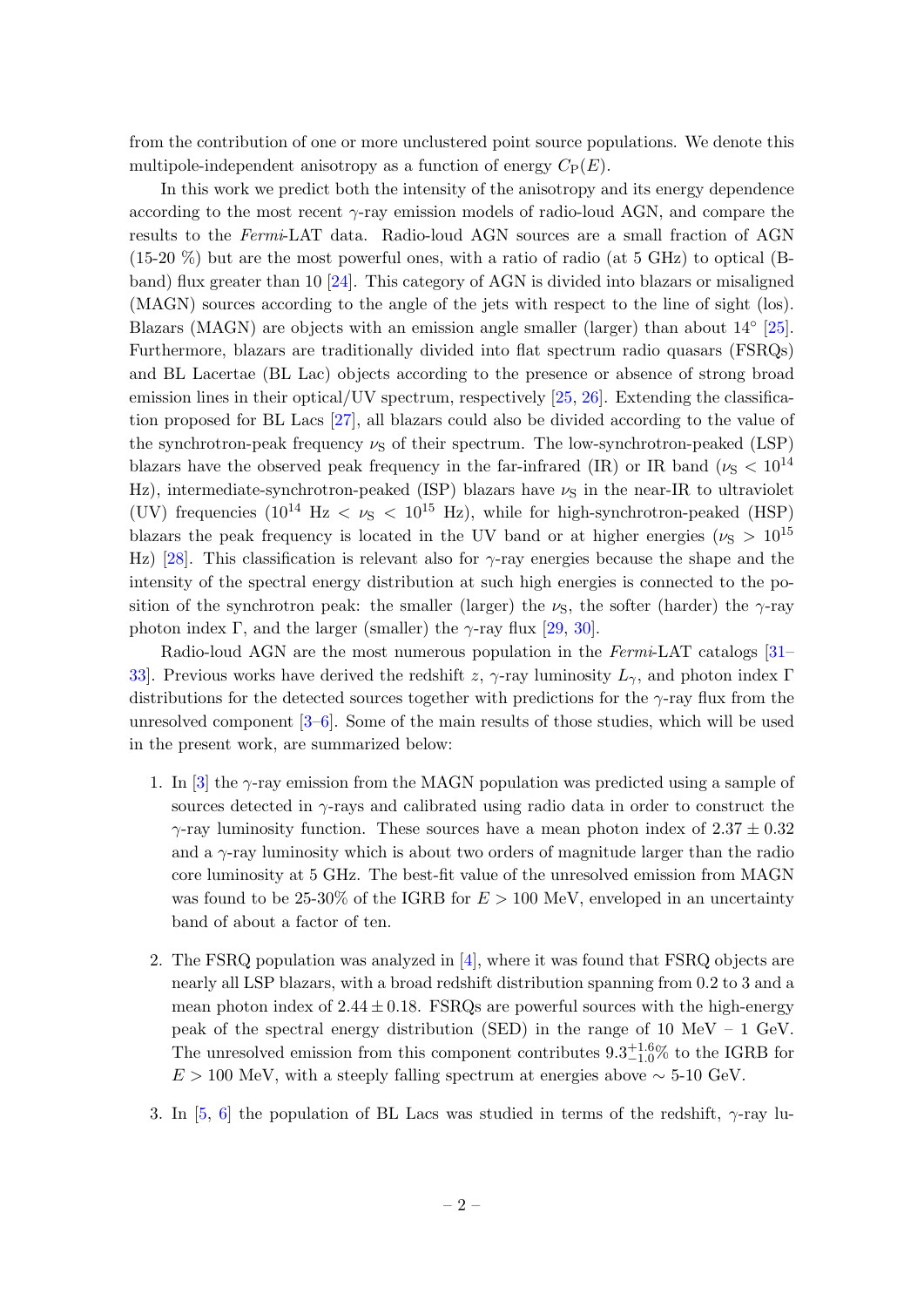minosity, and photon index distributions. In particular, [\[5\]](#page-23-9) studied the SED and  $\gamma$ -ray luminosity function separately for the LSP/ISP/HSP BL Lacs using also the high-energy γ-ray spectra measured by Imaging Atmospheric Cherenkov Telescopes (IACTs). LSP and ISP BL Lacs are found to be statistically the same  $\gamma$ -ray population with a mean photon index of  $2.08 \pm 0.15$  and an exponential cut-off at  $37^{+85}_{-20}$ GeV, hence they are associated to a unique class called LISP (LSP+ISP). HSPs have a mean photon index of  $1.86 \pm 0.16$  with an exponential cut-off at  $910^{+1100}_{-450}$  GeV. The  $\gamma$ -ray emission from unresolved BL Lac sources was derived in [\[5,](#page-23-9) [6\]](#page-23-7) to be about  $7 - 11\%$  of the IGRB in the range 100 MeV – 1 GeV, and as much as 100% for energies higher than 100 GeV.

While the anisotropy spectrum is a relatively recently available observable, historically the diffuse extragalactic  $\gamma$ -ray sky has been studied through the energy spectrum of the IGRB. Measurements of the spectrum of the IGRB in the energy range 200 MeV – 100 GeV have been reported by the Fermi-LAT Collaboration in [\[1\]](#page-23-0) for  $b > 10°$ . More recently the Fermi-LAT Collaboration has presented preliminary results for the IGRB spectrum in the broader energy range of 100 MeV – 820 GeV [\[34\]](#page-24-12). In [\[5,](#page-23-9) [23\]](#page-24-2) it was shown that it is possible to explain the entire spectrum of the IGRB by the unresolved emission from the FSRQ, BL Lac, MAGN, MSP, and star-forming galaxy populations.

The information available from the anisotropy measured in [\[2\]](#page-23-1) has been used, for example, in [\[35\]](#page-25-0) together with the source count distribution of blazars to show that they contribute only by about 20-30% to the IGRB intensity, confirming with the anisotropy the result found via the source counts alone [\[36\]](#page-25-1). Anisotropy from blazars has been further studied in [\[37,](#page-25-2) [38\]](#page-25-3). It has also been used to constrain the contribution of MSPs to the IGRB [\[17\]](#page-24-13) showing that stronger constraints are obtained with respect to the case when intensity alone is used. A recent analysis has demonstrated that these galactic sources contribute indeed negligibly to the measured anisotropy, as well as to the IGRB intensity [\[16\]](#page-23-6). The anisotropy of star-forming galaxies has been studied in [\[39\]](#page-25-4). Finally, several works have investigated the anisotropy from dark matter annihilation into  $\gamma$ -rays [\[40](#page-25-5)[–48\]](#page-25-6).

In this work we compare radio-loud AGN model predictions to both the intensity and the anisotropy of the IGRB and we will show that a coherent picture can be constructed in which radio-loud AGN account for the measured values of both of these observables. This is the first time that an attempt to simultaneously explain the  $\gamma$ -ray flux and anisotropy data has been pursued using a single underlying global model of the unresolved emission. In §[2](#page-4-0) we describe the models for the radio-loud AGN populations and present the calculation of their intensity and anisotropy contributions to the IGRB. We discuss the results and compare them to the measured intensity and anisotropy by the  $Fermi$ -LAT in §[3.](#page-10-0) In addition to comparing model predictions for the intensity and anisotropy of the IGRB in the energy range 100 MeV – 100 GeV, relevant for  $Fermi$ -LAT observations, we also study the energy range 100 GeV–10 TeV, as will be covered by the forthcoming Cherenkov Tele-scope Array (CTA) observatory [\[49,](#page-25-7) [50\]](#page-25-8). In  $\S 4$  $\S 4$  we derive the expected angular power from unresolved radio-loud AGN in the higher energy range relevant for future CTA observations and compare it with the expected sensitivity reach of CTA. We discuss and conclude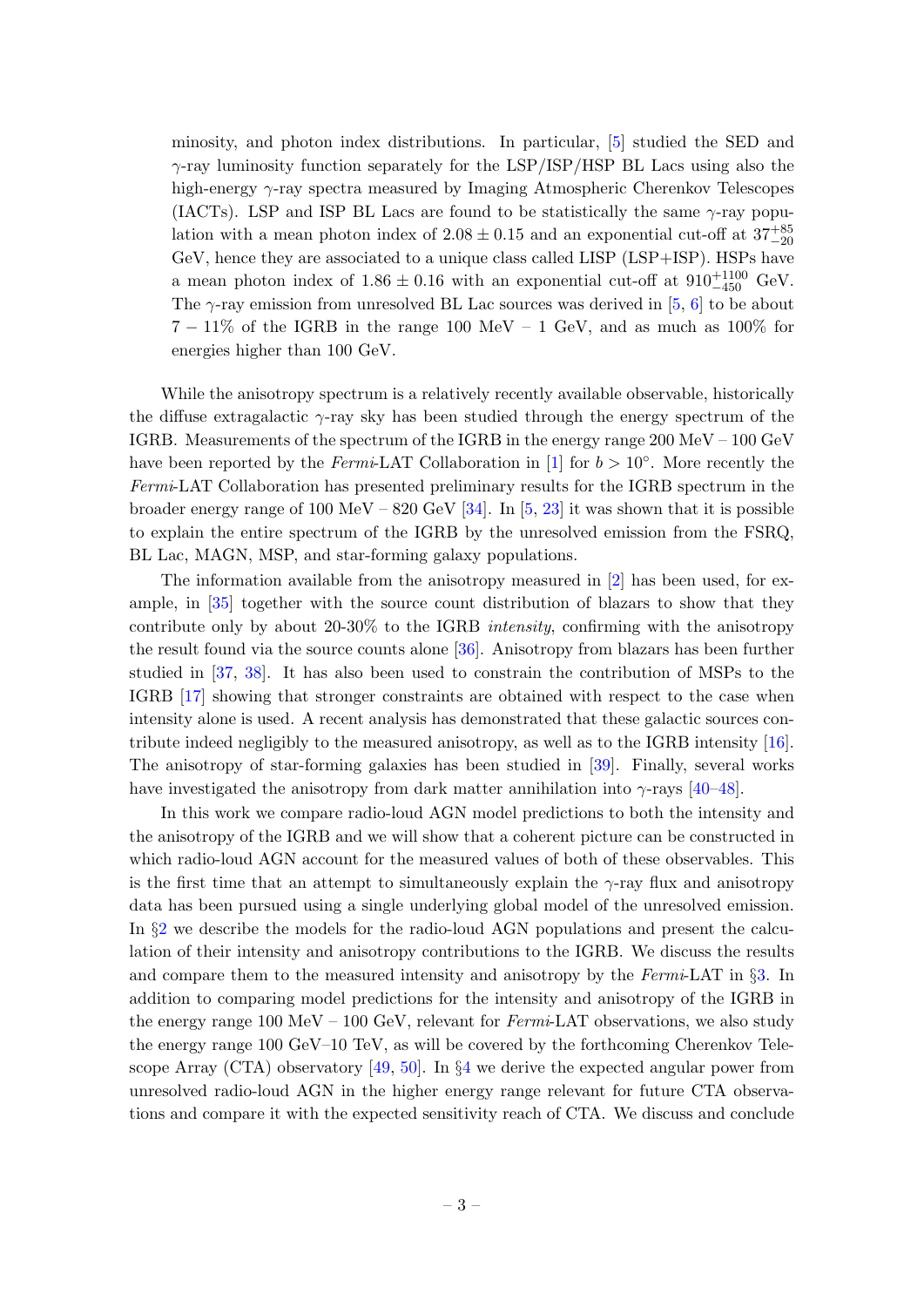in §[5.](#page-22-0)

### <span id="page-4-0"></span>2 Anisotropy Model Predictions

### <span id="page-4-1"></span>2.1 The Angular Anisotropy

The angular power  $C_{\rm P}$  produced by the unresolved flux of an unclustered point source population is derived using the following equation [\[2,](#page-23-1) [35,](#page-25-0) [51\]](#page-26-0):

<span id="page-4-3"></span>
$$
C_{\rm P}(E_0 \le E \le E_1) = \int_{\Gamma_{\rm min}}^{\Gamma_{\rm max}} d\Gamma \int_0^{S_{\rm t}(\Gamma)} S^2 \frac{d^2 N}{dS d\Gamma} dS, \tag{2.1}
$$

where S is the photon flux of the source integrated in the range  $E_0 \leq E \leq E_1$  in units of ph cm<sup>-2</sup> s<sup>-1</sup>, while  $S_t(\Gamma)$  denotes the flux detection threshold as function of the photon index of the source  $\Gamma$  (see below), and where  $\Gamma_{\text{min}}-\Gamma_{\text{max}}$  is its range of variation. Finally,  $d^2N/(dS d\Gamma)$  is the differential number of sources per unit flux S, unit photon index  $\Gamma$  and unit solid angle.

It is well known that a strong bias is present between the flux and the photon index of sources detected by the Fermi-LAT when considering fluxes integrated in the range 100 MeV – 100 GeV. Sources with a photon index of 1.5 can be detected to fluxes (100 MeV – 100 GeV) a factor of about 20 fainter than those at which a source with a photon index of 3.0 can be detected [\[31,](#page-24-10) [32\]](#page-24-14). This means that the function  $S_t(\Gamma)$  cannot be approximated as a constant in Γ when considering fluxes in that energy range. On the other hand, it has been shown that the bias is almost absent if the fluxes S integrated above 1 GeV are considered [\[32,](#page-24-14) [35\]](#page-25-0). In this case, the function  $S_t(\Gamma)$  can be simply approximated as a constant  $S_t(\Gamma) = S_{>1}$ , where  $S_{>1}$  is the flux integrated above 1 GeV. Further, as we will show in §[2.4,](#page-8-0) since the source spectra are described by Eqs. [2.6,](#page-7-0) [2.7,](#page-7-0) and [2.8,](#page-7-0) a relation between  $S_{>1}$  and the integrated flux between  $E_0$  and  $E_1$  can easily be found, and thus the function  $S_t(\Gamma)$  can be calculated for any energy range considered.

Following [\[35\]](#page-25-0) we adopt the value  $S_{>1} = 5 \cdot 10^{-10}$  ph cm<sup>-2</sup>s<sup>-1</sup>, which is appropriate when the 1FGL catalogue is used as reference for the resolved point sources. This is a consistent choice with respect to the Fermi-LAT anisotropy measurements, which were made after masking the 1FGL sources, and with which we compare the predicted model anisotropy.

### <span id="page-4-2"></span>2.2 Luminosity Function and the Source Count Distribution

To derive the  $d^2N/(dSd\Gamma)$  required to calculate  $C_P$  for the MAGN, FSRQ and BL Lac sources, the quantity we will use for each population is the  $\gamma$ -ray luminosity function (LF)  $\rho_{\gamma}(L_{\gamma}, z, \Gamma) = dN/d\Gamma dz dL_{\gamma}$  which specifies the comoving number density of the given objects, differentially per rest-frame luminosity  $L_{\gamma}$ , redshift z, and photon index Γ. The LF completely characterizes the specified source population. We will use the LFs of MAGN, FSRQ and BL Lac populations as derived in [\[3–](#page-23-2)[5\]](#page-23-9). In these models, the LF is assumed to be separable in the  $\Gamma$  variable, whose distribution is parameterized as a Gaussian function:

$$
\frac{dN}{d\Gamma} \propto \exp\left(-\frac{(\Gamma - \bar{\Gamma})^2}{2\sigma^2}\right),\tag{2.2}
$$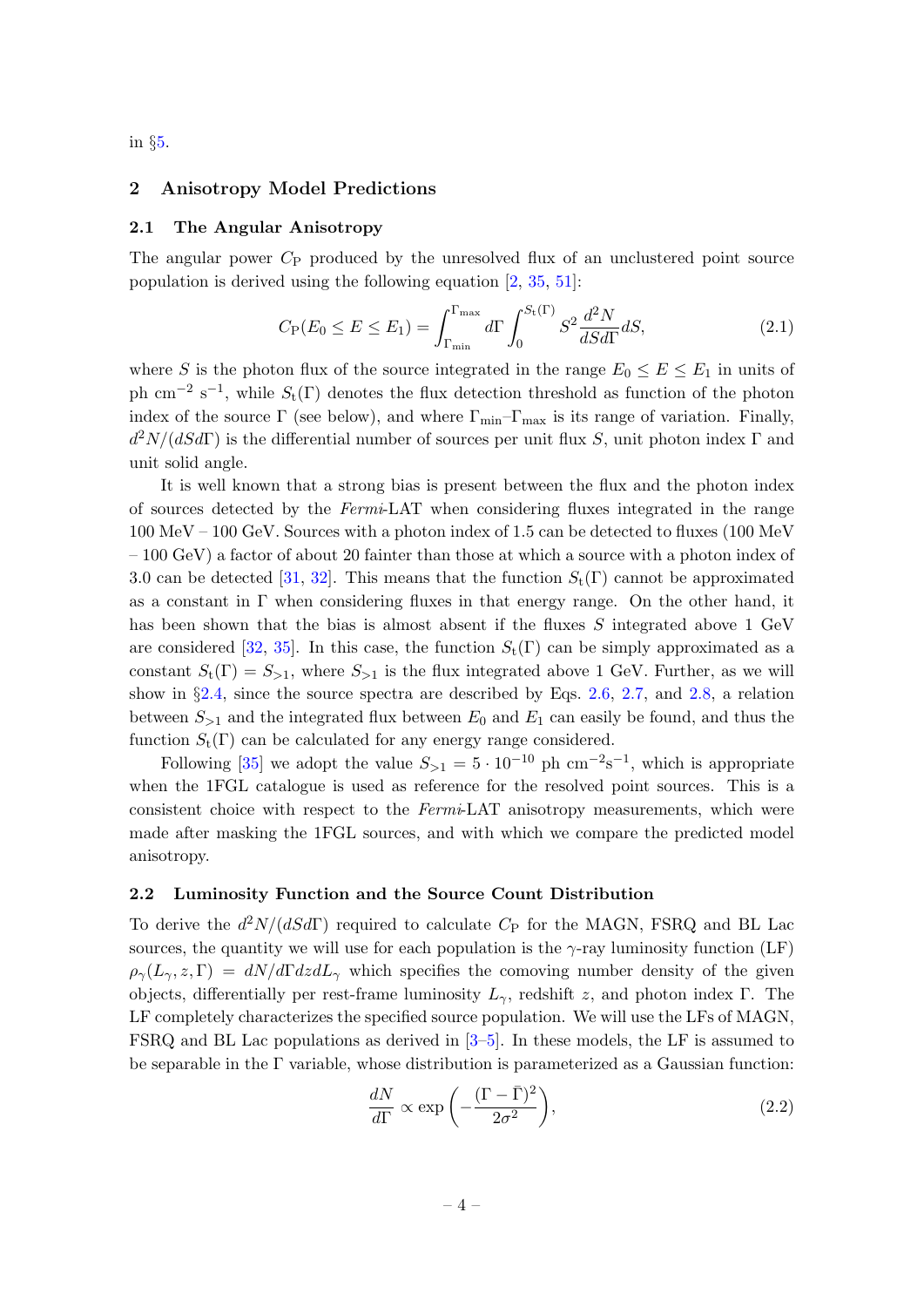with the values for the mean spectral index  $\overline{\Gamma}$  and the dispersion  $\sigma$  fixed, for each population, to the numbers reported in §[1.](#page-1-0) With a slight abuse of notation we will also write  $\rho_{\gamma}(L_{\gamma}, z, \Gamma) = dN/d\Gamma \rho_{\gamma}(L_{\gamma}, z).$ 

To simplify the discussion, and also to facilitate the comparison with available data, in this section we consider the cumulative source count distribution  $N(> S)$ , which represents the number of sources with a flux larger than S. The same methods can be applied to  $d^2N/(dSd\Gamma)$ , as we briefly discuss in §[2.4.](#page-8-0) The  $N(> S)$  can be obtained from the LF as [\[3–](#page-23-2)[6\]](#page-23-7):

$$
N(>S) = \Delta\Omega \int_{\Gamma_{\min}}^{\Gamma_{\max}} d\Gamma \int_{z_{\min}}^{z_{\max}} dz \int_{L_{\gamma}(S,\Gamma,z)}^{L_{\gamma,\max}} dL_{\gamma} \frac{dV}{dz} \frac{dN}{d\Gamma} \rho_{\gamma}(L_{\gamma},z), \tag{2.3}
$$

where  $dV/dz$  is the comoving volume per unit redshift [\[52\]](#page-26-1) and  $\Delta\Omega$  is the solid angle. We will use in the following a  $\Delta\Omega$  of  $2\pi$  corresponding to  $\gamma$ -ray sources above a Galactic cut of  $\pm 30^{\circ}$ . This is opposed to another common convention where  $N(> S)$  is divided by  $\Delta \Omega$ and expressed in units of deg<sup>-2</sup>. The limits of integration  $\Gamma_{\rm min}$ ,  $\Gamma_{\rm max}$ ,  $z_{\rm min}$ ,  $z_{\rm max}$ , and  $L_{\gamma,\text{max}}$  are taken from [\[3–](#page-23-2)[5\]](#page-23-9), although we note that the results depend only weakly on the specific values of the limits. Finally  $L_{\gamma}(S, \Gamma, z)$  represents the rest-frame  $\gamma$ -ray luminosity for a source with a photon index  $\Gamma$  at redshift z with observed photon flux S, and will be derived in the next section. Both S and  $L<sub>\gamma</sub>$  refer to integrated quantities in the relevant energy range (see next section).

In Fig. [1](#page-6-1) the theoretical source count distribution  $N(> S)$  in terms of  $S_{0.1-100\text{GeV}}$  is shown, together with the  $1\sigma$  uncertainty band, for MAGN [\[3\]](#page-23-2), FSRQs [\[4\]](#page-23-8), and BL Lac LISP (LSP+ISP) and HSP objects [\[5\]](#page-23-9). The  $1\sigma$  band has been derived for each AGN class considering the uncertainty on the  $\gamma$ -ray emission mechanism and on the redshift,  $\gamma$ -ray luminosity, and photon index distributions. In the case of MAGN [\[3\]](#page-23-2), the number of detected sources in the Fermi-LAT catalogs is too small to determine a  $\gamma$ -ray LF, and a correlation between the  $\gamma$ -ray and radio emission from the core of the MAGN was performed. The  $\gamma$ -ray luminosity function was then derived from the radio luminosity function of [\[53\]](#page-26-2). The calibration of this correlation is the main source of uncertainty for the theoretical prediction of the MAGN source count distribution shown in Fig. [1.](#page-6-1) This uncertainty also leads to a large uncertainty in the prediction of the the unresolved  $\gamma$ -ray emission from MAGN [\[3\]](#page-23-2). Blazars, FSRQ, and BL Lacs are numerous in the Fermi-LAT catalogs [\[31–](#page-24-10)[33\]](#page-24-11), hence in [\[4,](#page-23-8) [5\]](#page-23-9) the  $\rho_{\gamma}$  was derived directly from  $\gamma$ -ray data. In this case the uncertainties on the source count distributions and on the unresolved  $\gamma$ -ray emission come from the uncertainty of the redshift,  $\gamma$ -ray luminosity, and photon index distributions, and of the SEDs of these sources.

In Fig. [1](#page-6-1) we also show the experimental determinations of  $N(> S)$  as derived from resolved  $\gamma$ -ray sources, again, normalized to the number of sources above  $\pm 30^{\circ}$  in Galactic latitude, coherently with the theoretical model predictions. The data points have been taken from  $[3-5]$  $[3-5]$ , and have been derived as:

<span id="page-5-0"></span>
$$
N_{exp}(>S) = \sum_{i=1}^{N_S} \frac{1}{\omega(S_i)},
$$
\n(2.4)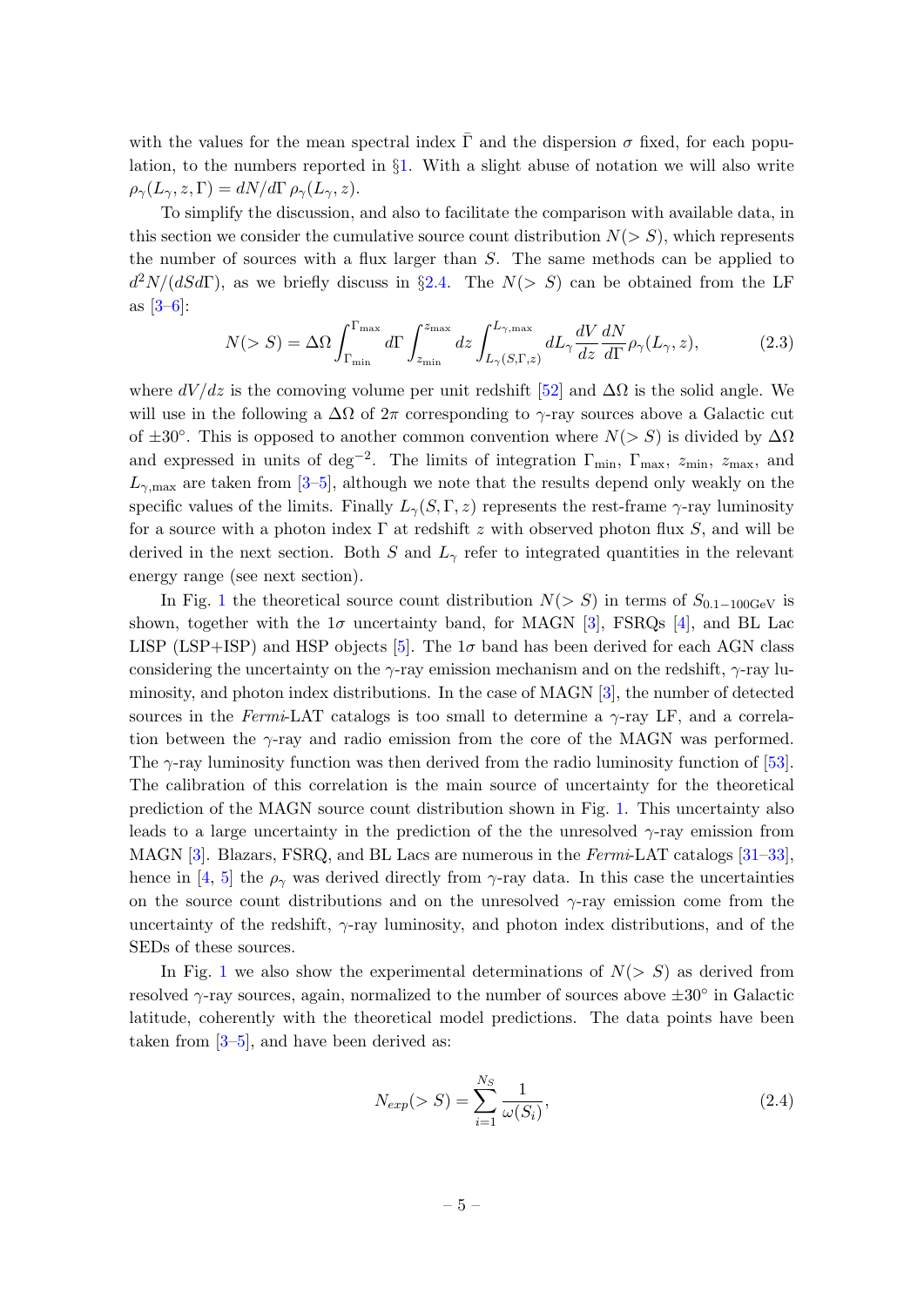

<span id="page-6-1"></span>**Figure 1.** The theoretical cumulative source count distribution  $N(>S)$  (solid red line) together with the  $1\sigma$  uncertainty band (cyan) is shown for radio-loud AGN classes as derived in [3-5]: MAGN (top left), FSRQs (top right), LISP (bottom left) and HSP (bottom right) BL Lacs. The data (black points) of the Fermi-LAT experimental source count distribution for the sources of each class are also shown, taken from  $[3-5]$ .

where the sum is over the  $N_S$  sources with a flux  $S_i > S$ , and  $\omega(S)$  is the Fermi-LAT detection efficiency for a source with flux  $S$  in the energy range 0.1-100 GeV. For BL Lacs and MAGN the efficiency  $\omega(S)$  derived in [3] is adopted, while for FSRQs we refer to the one calculated in [36]. Uncertainties are simply given by the Poissonian errors ( $\propto \sqrt(N)$ ) associated with the finite number of sources in each flux bin and by the uncertainty on the efficiency itself as given in  $[3, 4, 6]$ . The experimental source count distribution of  $FSRQs$ is based on the sources of the 1FGL catalog, while that for MAGN is based on both the 1FGL and 2FGL catalogs, and that for BL Lacs on the 2FGL catalog.

#### <span id="page-6-0"></span>2.3 Energy range rescaling of the cumulative source count distribution

The source count distributions derived in  $[3-5]$  and displayed in Fig. 1 are valid in the energy range 100 MeV – 100 GeV, while we will need to calculate  $C_P(E)$  and therefore  $d^2N/dSd\Gamma$ in the energy bins [1,10], [1.04,1.99], [1.99,5.00], [5.0,10.4] and [10.4,50.0] GeV. Below, we illustrate how we rescale  $d^2N/dSd\Gamma$  to the new energy bands, again demonstrating the procedure on  $N(>S)$  rather than  $d^2N/dS d\Gamma$  itself.

The source energy spectrum  $dN/dE$  is defined by:

$$
\frac{dN}{dE}(E, \Gamma, E_c) = K \mathcal{F}(E, \Gamma, E_c),\tag{2.5}
$$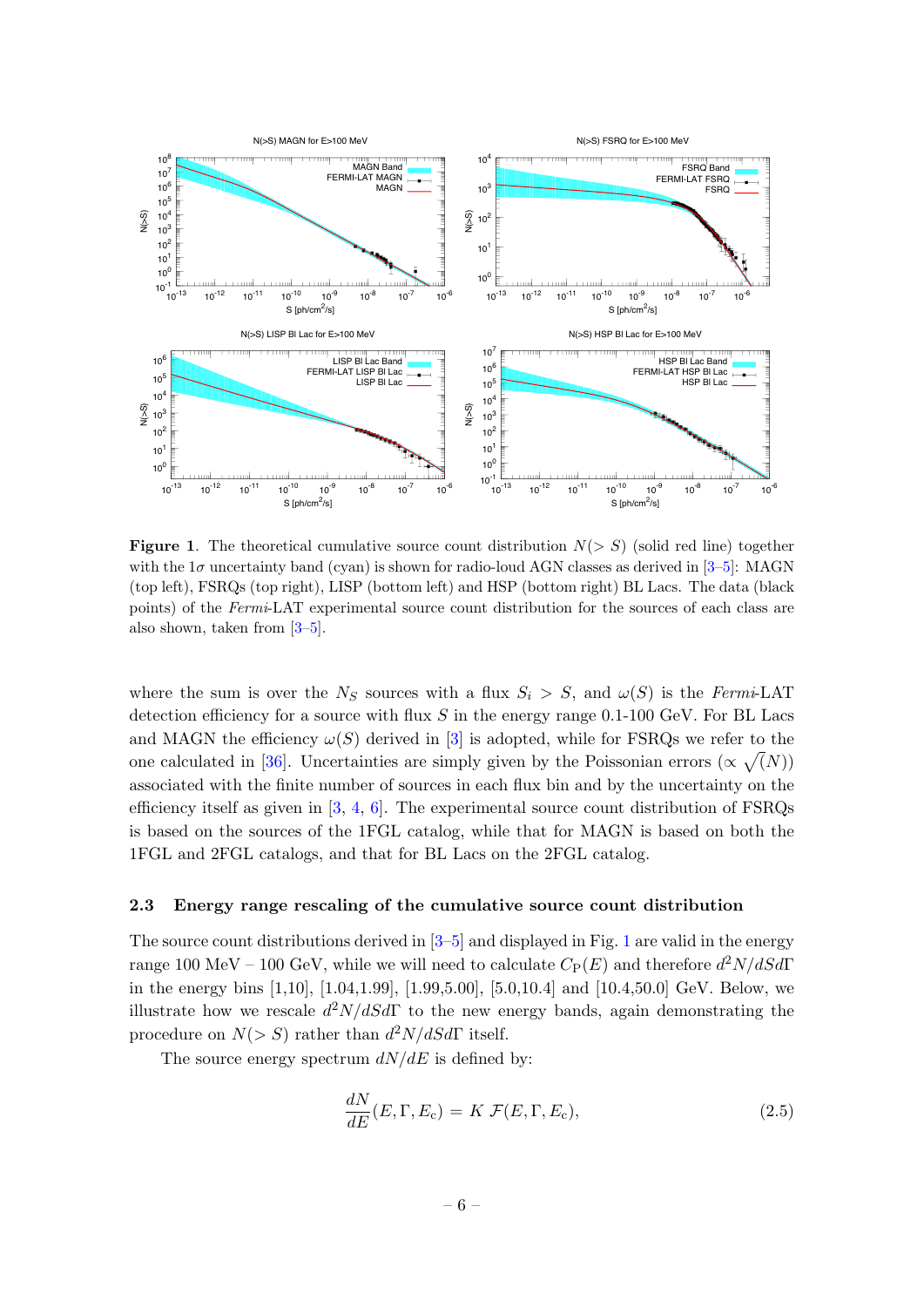where K is a normalization factor and  $\mathcal{F}(E,\Gamma, E_c)$  is the energy-dependent part of the spectrum which depends also on the photon index Γ and energy cutoff  $E_c$ .  $\mathcal{F}(E, \Gamma, E_c)$  is given by a simple power law (with  $E_c \to \infty$ ) for MAGN [\[3\]](#page-23-2), a power law with an exponential cut-off for BL Lacs as in [\[5\]](#page-23-9), and a power law with a square-root exponential cut-off for FSRQs as in  $[4]$ :

<span id="page-7-0"></span>
$$
\mathcal{F}_{\text{MAGN}}(E,\Gamma) = \left(\frac{E}{E_{\text{P}}}\right)^{-\Gamma} \tag{2.6}
$$

$$
\mathcal{F}_{\text{BLLAC}}(E, \Gamma', E_{\text{c}}) = \left(\frac{E}{E'_{\text{P}}}\right)^{-\Gamma'} \exp\left(-\frac{E}{E_{\text{c}}}\right)
$$
\n(2.7)

$$
\mathcal{F}_{\rm FSRQ}(E, \Gamma'', E'_{\rm c}) = \left(\frac{E}{E''_{\rm P}}\right)^{-\Gamma''} \exp\left(-\sqrt{\frac{E}{E'_{\rm c}}}\right),\tag{2.8}
$$

where  $E_c$  and  $E_c'$  are the cut-off energies,  $E_P$ ,  $E_P'$  and  $E_P''$  are the pivot energies fixed to 1 GeV and Γ, Γ' and Γ'' are the photon indexes. From the full SED given above, the flux S and the  $\gamma$ -ray luminosity  $L_{\gamma}$  in the benchmark energy range  $E \in [E_0^{\rm b}=0.1, E_1^{\rm b}=100]~{\rm GeV}$ can be calculated as [\[31,](#page-24-10) [32\]](#page-24-14):

<span id="page-7-1"></span>
$$
S \equiv S(E_0^{\text{b}} \le E \le E_1^{\text{b}}) = \int_{E_0^{\text{b}}}^{E_1^{\text{b}}} \frac{dN}{dE} dE, \tag{2.9}
$$

$$
L_{\gamma} \equiv L_{\gamma}(E_0^{\text{b}} \le E \le E_1^{\text{b}}) = 4\pi d_L^2(z) \int_{E_0^{\text{b}}}^{E_1^{\text{b}}} \frac{1}{\mathcal{K}(z,\Gamma,E)} \frac{dN}{dE} E dE = L_{\gamma}(S,\Gamma,z), \quad (2.10)
$$

where  $d_L(z)$  is the luminosity distance and  $\mathcal{K}(z, \Gamma, E)$  is the K-correction, i.e., the ratio between the observed and the rest-frame luminosity in the given energy range. For the three SEDs the K-correction can be calculated, respectively, as

$$
\mathcal{K}(z,\Gamma) = (1+z)^{2-\Gamma} \tag{2.11}
$$

$$
\mathcal{K}(z, \Gamma, E, E_c) = (1+z)^{2-\Gamma} \exp\left(-\frac{Ez}{E_c}\right)
$$
\n(2.12)

$$
\mathcal{K}(z,\Gamma,E,E_{\rm c}) = (1+z)^{2-\Gamma} \exp\left(-\frac{(\sqrt{E(1+z)}-\sqrt{E})}{\sqrt{E_{\rm c}}}\right).
$$
 (2.13)

Using Eqs. [2.6-2.8](#page-7-0) and the definitions of S and  $L<sub>\gamma</sub>$  in Eqs. [2.9](#page-7-1) and [2.10,](#page-7-1) we have rescaled the fluxes S and luminosities  $L_{\gamma}$  valid for 100 MeV to 100 GeV energy range into the fluxes S' and luminosities  $L'_{\gamma}$  integrated in the energy ranges of  $C_{\rm P}(E)$ . Formally, these relations can be written as:

<span id="page-7-2"></span>
$$
S'(E_0 \le E \le E_1) = \left(\frac{S}{\int_{E_0^b}^{E_1^b} \mathcal{F}(E, \Gamma, E_c) dE}\right) \int_{E_0}^{E_1} \mathcal{F}(E, \Gamma, E_c) dE = S'(S, \Gamma, E_c(2.14))
$$

$$
L'_{\gamma}(E_0 \le E \le E_1) = \left(\frac{L_{\gamma}}{\int_{E_0^b}^{E_1^b} \frac{1}{\mathcal{K}(z, \Gamma, E)} E \mathcal{F}(E, \Gamma, E_c) dE}\right) \int_{E_0}^{E_1} \frac{E \mathcal{F}(E, \Gamma, E_c)}{\mathcal{K}(z, \Gamma, E)} dE. \tag{2.15}
$$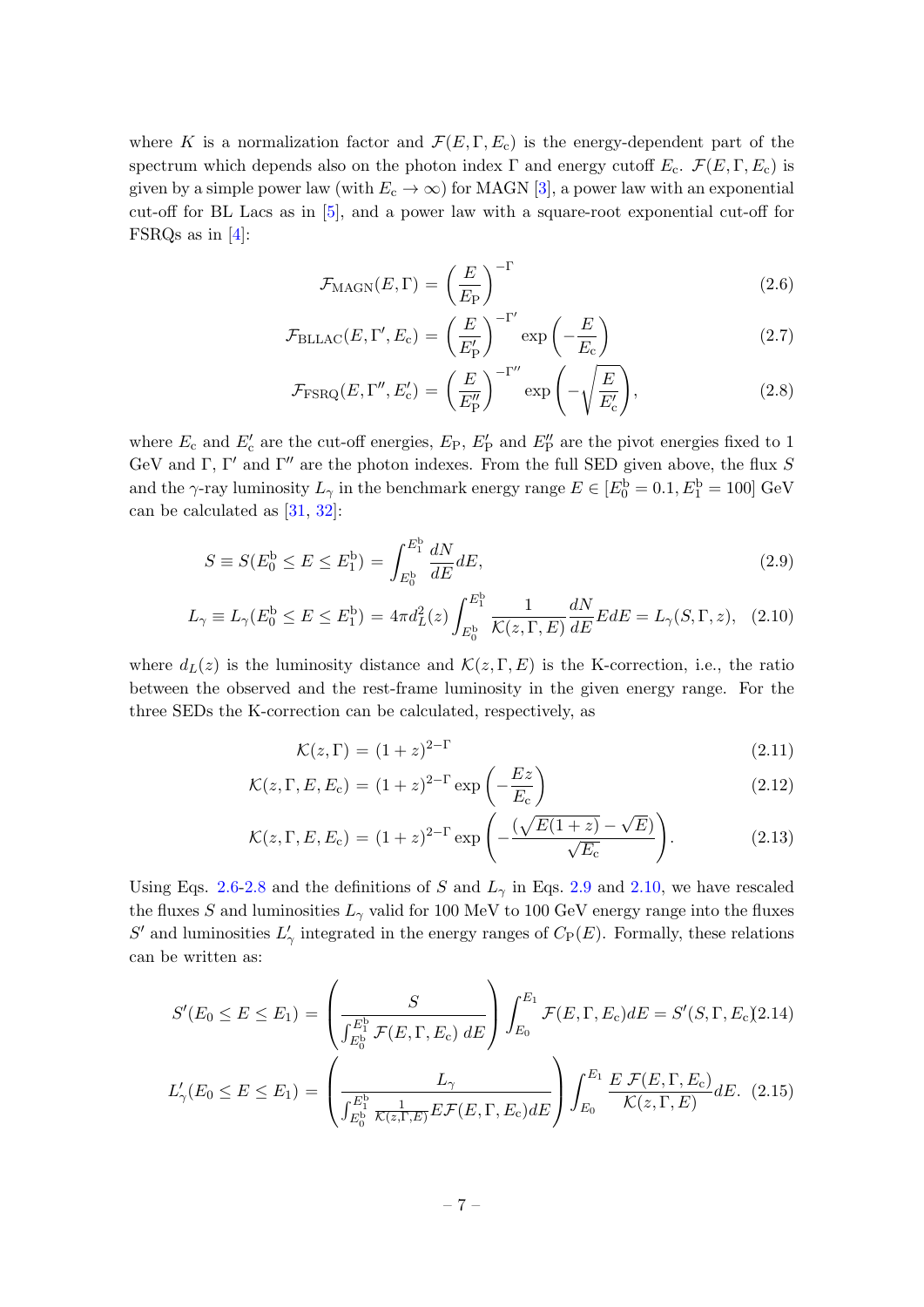Given the above definitions (Eqs. [2.14,](#page-7-2) [2.15\)](#page-7-2), the source count distribution  $N'(> S')$  for the energy range  $E \in [E_0, E_1]$  can be expressed as:

<span id="page-8-1"></span>
$$
N'(>S') = \Delta\Omega \int_{\Gamma_{\min}}^{\Gamma_{\max}} d\Gamma \int_{z_{\min}}^{z_{\max}} dz \int_{L_{\gamma}(S(S',\Gamma),\Gamma,z)}^{L_{\gamma,\max}} dL_{\gamma} \frac{dV}{dz} \frac{dN}{d\Gamma} \rho_{\gamma}(L_{\gamma},z), \tag{2.16}
$$

where the relation  $S(S', \Gamma)$  can be derived from the definition of Eq. [2.14](#page-7-2) and depends on the type of energy spectrum used. The relation  $L_{\gamma}(S, \Gamma, z)$  is also spectrum dependent and is given by Eq. [2.10.](#page-7-1)

The resulting theoretical source count distributions  $N'(> S')$  for the four  $C_{\rm P}(E)$  energy bins used in the Fermi-LAT anisotropy measurement are shown in Figs. [2](#page-9-0) and [3](#page-9-1) for HSP BL Lacs and MAGN, along with the  $1\sigma$  uncertainty band. We show also the experimental data points on  $N'(> S')$ , calculated with Eq. [2.4](#page-5-0) and using the relation Eq. [2.14](#page-7-2) between benchmark fluxes S and rescaled fluxes S':

$$
N'_{exp}(>S') = \sum_{i=1}^{N'_{S'}} \frac{1}{\omega(S_i(S'_i))}.
$$
\n(2.17)

The above procedure is only approximate, since in principle a new efficiency  $\omega'(S')$  should be evaluated for the new energy band. Alternatively, a proper conversion of  $\omega$  between energy bands could be determined, however this would require starting from the full efficiency function  $\omega(S, \Gamma)$  which is not available. Nonetheless, it can be seen that the agreement between the data points and the theoretical predictions is reasonable. The agreement can be seen as a cross-check of the correctness of the global rescaling procedure for the  $N(> S)$ . Note that for MAGNs the flux binning has been re-adjusted for each energy bin due to the scarcity of sources available. Note, further, that the source count distribution data points are used for illustrative purposes only in these figures, and are not used in any of the following calculations.

#### <span id="page-8-0"></span>2.4 d  $d^2N/(dSd\Gamma)$  energy range rescaling

In this section we describe how we derive the rescaled double differential distribution  $d^2N/(dSd\Gamma)$ , which is the relevant quantity entering the calculation of the anisotropy term  $C_{\rm P}(E)$ . The quantity  $d^2N/(dSd\Gamma)$  can be expressed in terms of the  $\gamma$ -ray LF  $\rho_{\gamma}$  as:

$$
\frac{d^2N}{d\Gamma dS}(S,\Gamma) \approx \frac{\Delta\Omega}{\Delta S} \int_{z_{\rm min}}^{z_{\rm max}} dz \int_{L_{\gamma}(S,\Gamma,z)}^{L_{\gamma}(S+\Delta S,\Gamma,z)} dL_{\gamma} \frac{dV}{dz} \frac{dN}{d\Gamma} \rho_{\gamma}(L_{\gamma},z),\tag{2.18}
$$

with  $\Delta S$  sufficiently small. Then, similarly to Eq. [2.16,](#page-8-1) the rescaled  $d^2N/(d\Gamma dS')$  can be expressed as:

$$
\frac{d^2N}{d\Gamma dS'}(S',\Gamma) \approx \frac{\Delta\Omega}{\Delta S'} \int_{z_{\rm min}}^{z_{\rm max}} dz \int_{L_{\gamma}(S(S',\Gamma),\Gamma,z)}^{L_{\gamma}(S(S'+\Delta S',\Gamma),\Gamma,z)} dL_{\gamma} \frac{dV}{dz} \frac{dN}{d\Gamma} \rho_{\gamma}(L_{\gamma},z),\tag{2.19}
$$

again, with  $\Delta S'$  sufficiently small. We evaluate these expressions numerically, producing a table of  $dN/(dS'd\Gamma)$  on a grid of S' and  $\Gamma$  values. We also verified that choosing  $\Delta S'$  and  $\Delta S$  sufficiently small, the result becomes independent of the actual chosen values. Eq. [2.1](#page-4-3) can then be used to calculate the anisotropy in each energy band.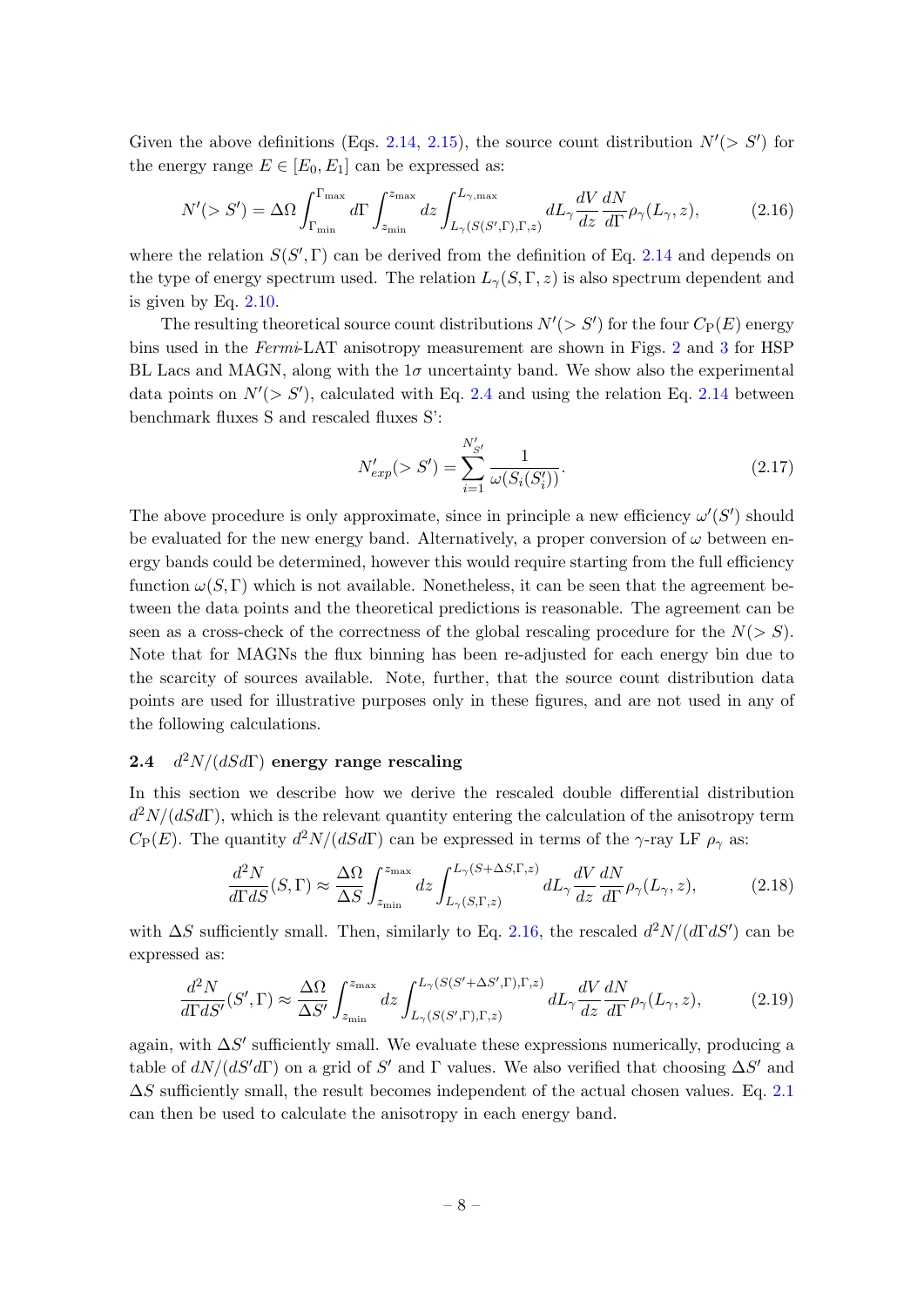

<span id="page-9-0"></span>Figure 2. The HSP BL Lac theoretical cumulative source count distribution (solid red line) and the  $1\sigma$  uncertainty band (cyan) are shown for the energy bands [1.04,1.99], [1.99,5.00], [5.0,10.4] and [10.4,50.0] GeV (clockwise from top left). We overlay also the Fermi-LAT experimental data (black points) as derived in  $[3-5]$  and adapted to the displayed energy bins as described in the text.



<span id="page-9-1"></span>Figure 3. As in Fig. 2, but for MAGN.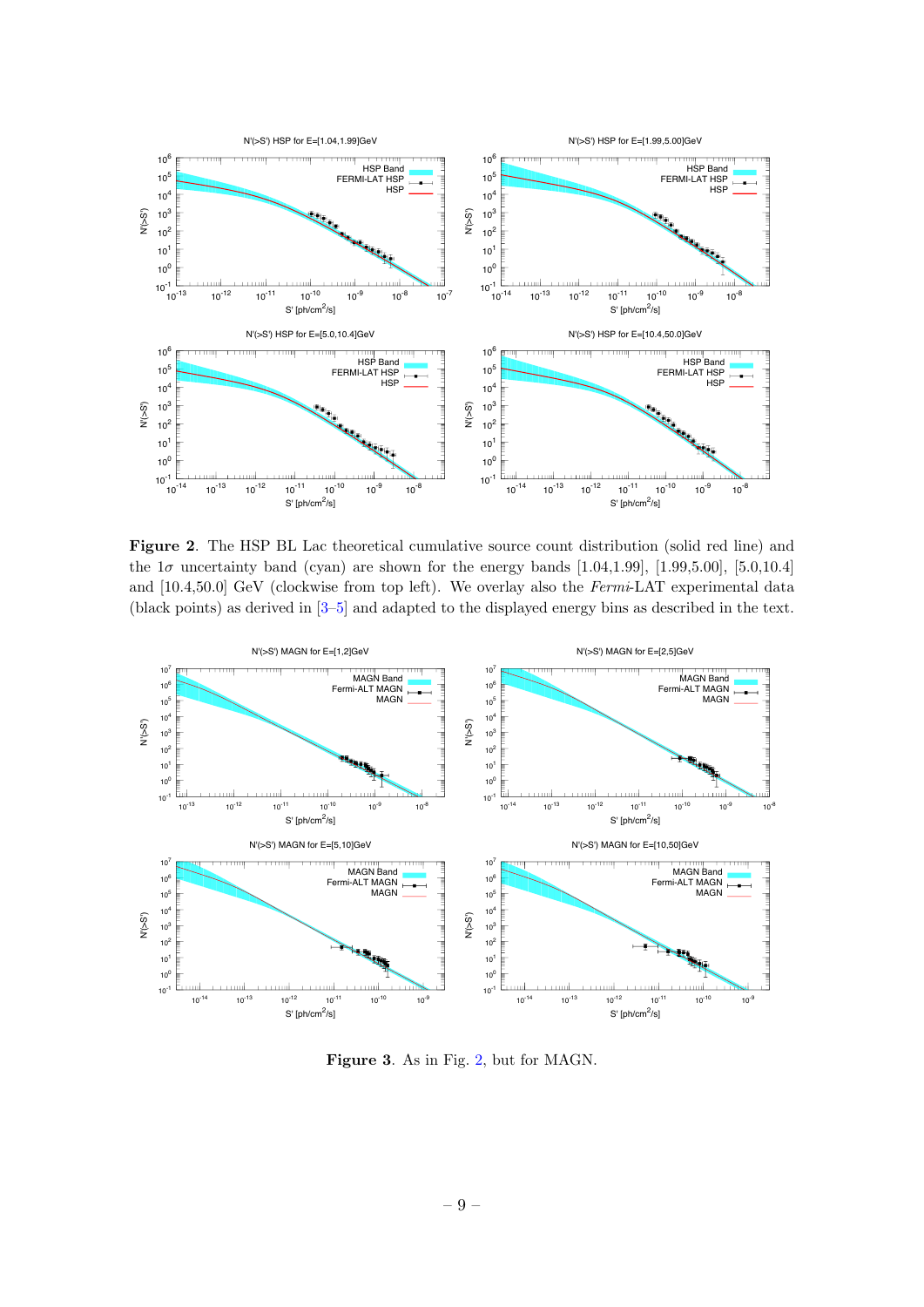### <span id="page-10-0"></span>3 Results

The  $C_P(E)$  calculated using the models and the method described in §[2.2](#page-4-2) and §[2.4](#page-8-0) are shown in Fig. [4.](#page-11-0) We report results for the four energy bins used by the Fermi-LAT Collaboration in [\[2\]](#page-23-1) (1.04-1.99 GeV, 1.99-5.00 GeV, 5.0-10.4 GeV and 10.4-50.0 GeV). Results are shown for all the radio-loud AGN populations: FSRQs, BL Lacs, and MAGN, as well as their sum. For completeness the results are shown in two different ways, i.e., the anisotropy integrated in each energy bin  $(C_P(E))$ , and the quantity  $E^4 C_P(E)/(\Delta E)^2$  which resembles a differential anisotropy spectrum. The uncertainty for each theoretical bin has been derived from the uncertainty on the source count distribution given by the cyan band of the  $N(> S)$  of Figs. [2](#page-9-0) and [3.](#page-9-1) More precisely, the  $1\sigma$  band of the  $N(> S)$  has first been transferred to the  $d^2N/(dSd\Gamma)$  distribution and then propagated to the  $C_P(E)$  through Eq. [2.1.](#page-4-3) In all the bins the population that gives the largest anisotropy is the HSP BL Lacs. Indeed, considering Figs. [2](#page-9-0) and [3,](#page-9-1) the HSP BL Lac population has about a factor of 3-5 times more sources in the bin 1.04-1.99 GeV with respect to MAGN at flux values just below the threshold of Fermi-LAT, which is the flux range where the unresolved sources contribute the most to the anisotropy. This factor of 3-5 between the number of HSP BL Lacs and MAGN translates into the same factor for the angular power in the bin 1.04-1.99 GeV (see Fig. [4\)](#page-11-0).

We show in Fig. [5](#page-12-0) the quantity  $E^{4.5}C_{\text{P}}(E)/(\Delta E)^2$  on a linear scale in order to illustrate more clearly the differences between the data and the theoretical predictions. We see that radio-loud AGN can account for the total anisotropy measured in [\[2\]](#page-23-1) by the Fermi-LAT Collaboration, the data and model predictions being compatible within the errors. For example, in the energy range 1-10 GeV, the total theoretical expectation for the anisotropy from radio-loud AGN is  $C_{\rm P} = 9.3^{+3.5}_{-2.5} \cdot 10^{-18}$   $(\rm cm^{-2} \text{ s}^{-1} \text{ sr}^{-1})^2$  sr while the *Fermi*-LAT measurement is  $(11.0 \pm 1.2) \cdot 10^{-18}$   $(\text{cm}^{-2} \text{ s}^{-1} \text{ sr}^{-1})^2$  sr. However, a small trend (but within the errors) is visible, indicating that there could be room for further populations of sources contributing to the anisotropies below 2 GeV, while above 10 GeV the anisotropy seems to be slightly overpredicted by the model. In this respect, a natural way to produce an anisotropy contribution only around a GeV would be to assume some contribution to the IGRB from unresolved millisecond pulsars [\[17\]](#page-24-13). Nevertheless, in Ref. [\[16\]](#page-23-6) it has been recently shown that unresolved galactic millisecond pulsars contribute by less than the percent level to the measured anisotropy in each energy range. We note also that we neglect the possible contribution from cascading GeV emission from hard-spectrum sources induced by propagation of the TeV photons in the extra-galactic background light (EBL) [\[54,](#page-26-3) [55\]](#page-26-4). This component is in principle sensitive to the presence of inter-galactic magnetic fields [\[55\]](#page-26-4). However, the presence itself of the cascade emission is still debated due to the possible damping effect of plasma instabilities (see [\[56–](#page-26-5)[58\]](#page-26-6)). Given the above uncertainties we will not investigate further this component.

We check the robustness of the results by comparing the expected anisotropy associated with different models. In particular the BL Lac models explored in  $[6]$ , like our benchmark BL Lac model of [\[5\]](#page-23-9), are not tuned explicitly to the anisotropy data and thus are suitable for a cross-check. The models explored in [\[6\]](#page-23-7) use various different  $\rho_{\gamma}$  parametrized as PLE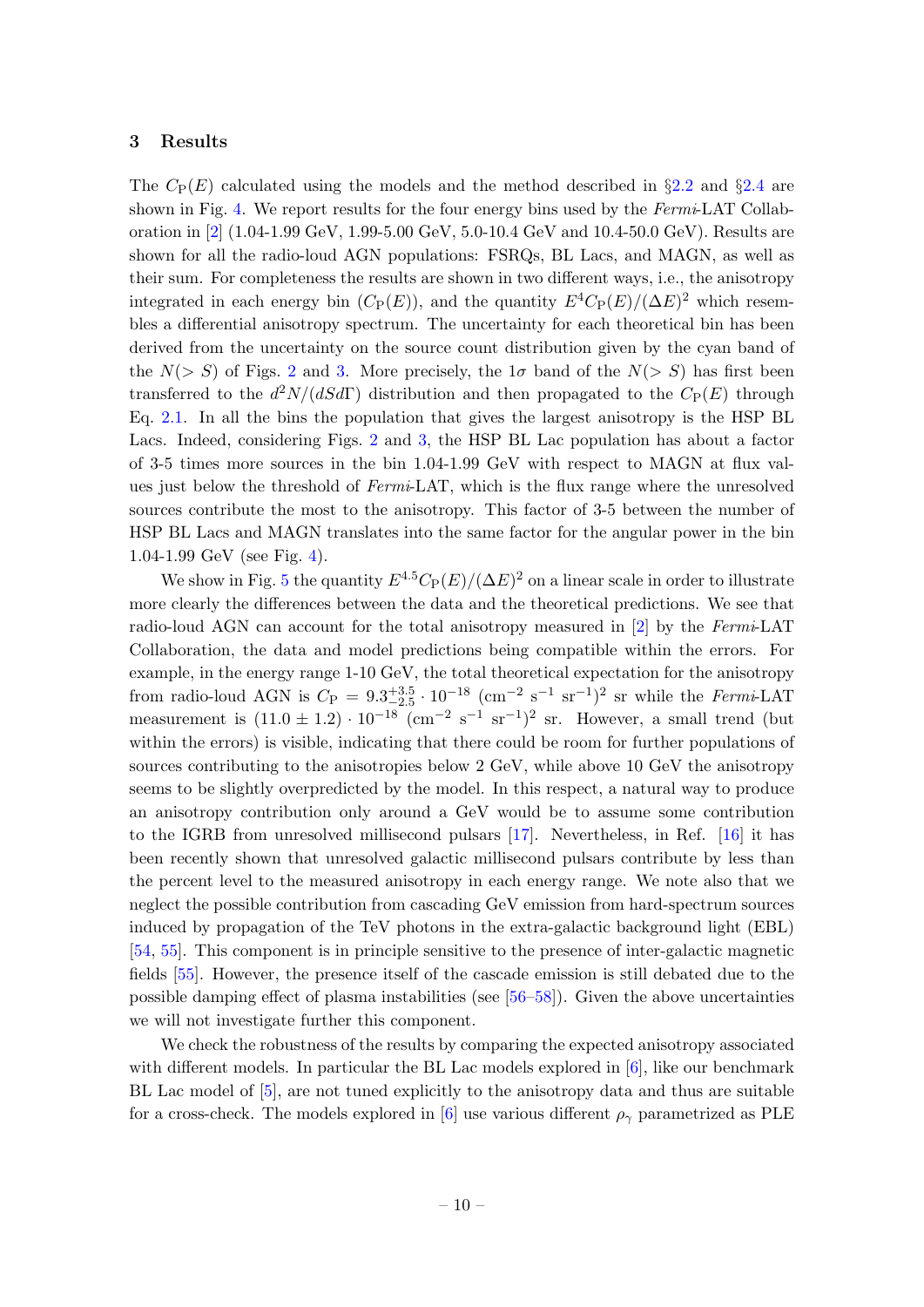

<span id="page-11-0"></span>Figure 4. The angular power  $C_P(E)$  for MAGN (red long-dashed points), LISP (blue shortdashed) and HSP BL Lacs (green dotted), FSRQs (yellow dot-dashed), and the total anisotropy (violet solid) from all the radio-loud AGN is shown in two different units  $(C<sub>P</sub>(E))$  in the top panel and  $E^4C_P(E)/(\Delta E)^2$  in the bottom panel). The data measured in the four energy bins analyzed by the Fermi-LAT Collaboration [\[2\]](#page-23-1) are also shown (black solid points).

(pure luminosity evolution), PDE (pure density evolution) or LDDE (luminosity dependent density evolution). We adopt the  $PLE<sub>3</sub>$  model from Tab. 2 of [\[6\]](#page-23-7).

The model derived in [\[37\]](#page-25-2) adopts an LDDE  $\gamma$ -ray luminosity function based on the LF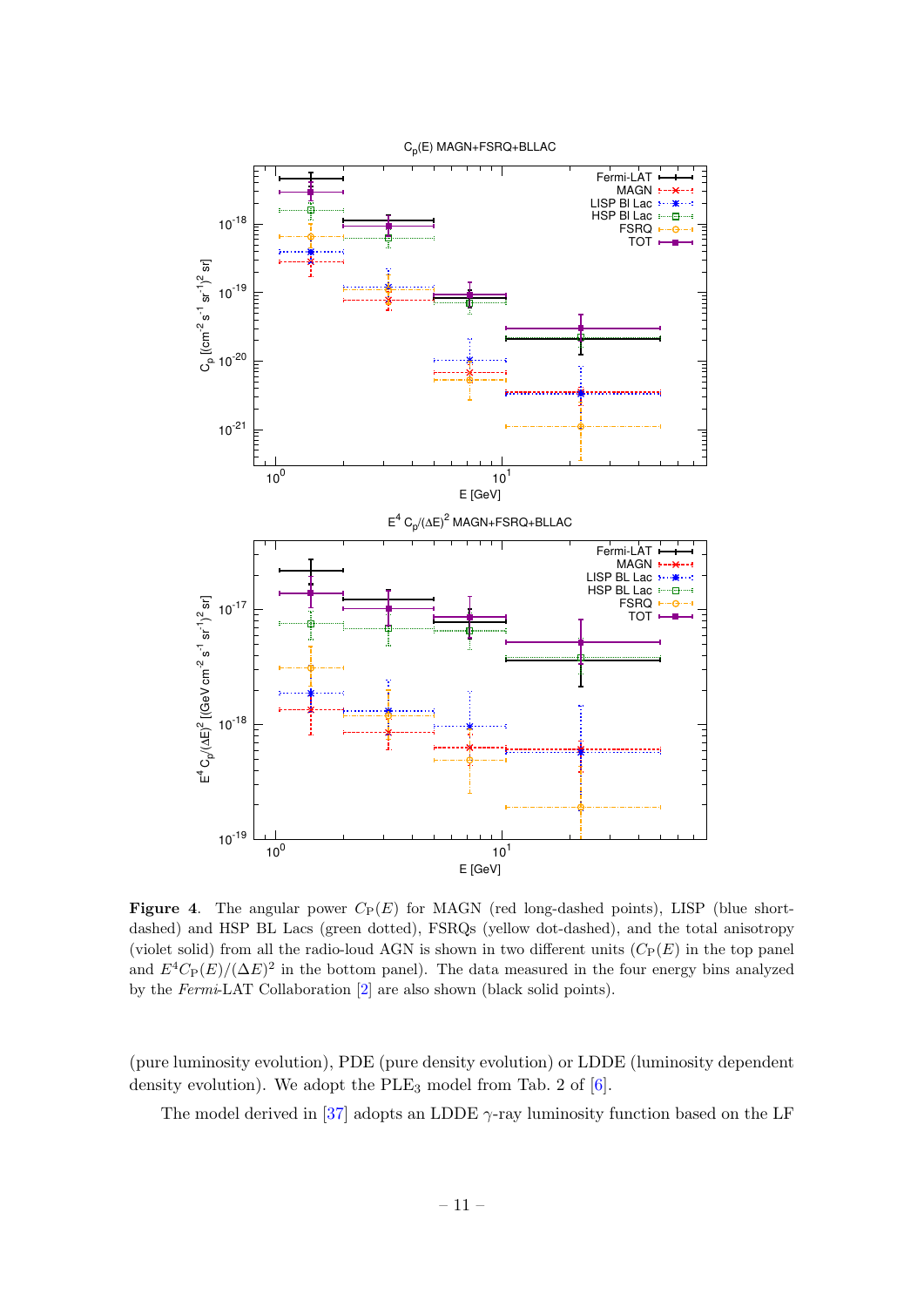

<span id="page-12-0"></span>Figure 5. The angular power  $C_P(E)$ , in units of  $E^{4.5}C_P(E)/(\Delta E)^2$ , for MAGN (red long-dashed points), LISP (blue short-dashed) and HSP BL Lacs (green dotted), FSRQs (yellow dot-dashed), and the total anisotropy (violet solid) from all the radio-loud AGN is shown. The data measured in the four energy bins analyzed by the Fermi-LAT Collaboration [\[2\]](#page-23-1) are also shown (black solid points).

of observed X-ray AGNs, which is then rescaled to  $\gamma$  rays through a  $L_{\gamma}$ - $L_X$  relation. The SED, instead, is based on a SED blazar sequence model tuned to EGRET data. The free parameters of the model are then tuned to the observed anisotropy [\[2\]](#page-23-1), resulting in a good match to the data themselves. The predicted IGRB intensity above 1 GeV by this model is about 5% which is similar (a bit lower) to the predictions of [\[5\]](#page-23-9) and [\[6\]](#page-23-7) of about 15-20%.

On the other hand [\[38,](#page-25-3) [56\]](#page-26-5) studied a new  $\gamma$ -ray propagation model associated with plasma instabilities of ultra-relativistic  $e^+e^-$  pairs. The instability then dissipates the kinetic energy of the TeV  $e^+e^-$  pairs produced during the propagation of TeV  $\gamma$  rays, suppressing the development of the associated electro-magnetic cascade and heating the intergalactic medium. The effectiveness of the plasma instability mechanism is, nonetheless, still being investigated (see, e.g., [\[57,](#page-26-7) [58\]](#page-26-6)). The blazar LF used in [\[56\]](#page-26-5) is based on the LF of optical and X-ray observed quasars, rescaled to  $\gamma$ -ray energies while the blazar SED is modeled as a broken power-law. No parameter of the model is tuned to  $\gamma$ -ray data. This a priori model matches well the intensity and spectrum of the IGRB above few GeVs, thus being compatible with 100% of the IGRB contrary to the models described above which associate to blazars only a small fraction of the IGRB. The model, indeed, largely overpredicts the anisotropy. The authors claim, however, that the IGRB anisotropy measured in [\[2\]](#page-23-1) has been substantially under-estimated [\[59\]](#page-26-8).

Finally, the model developed in [\[60\]](#page-26-9) is difficult to use for comparison in the present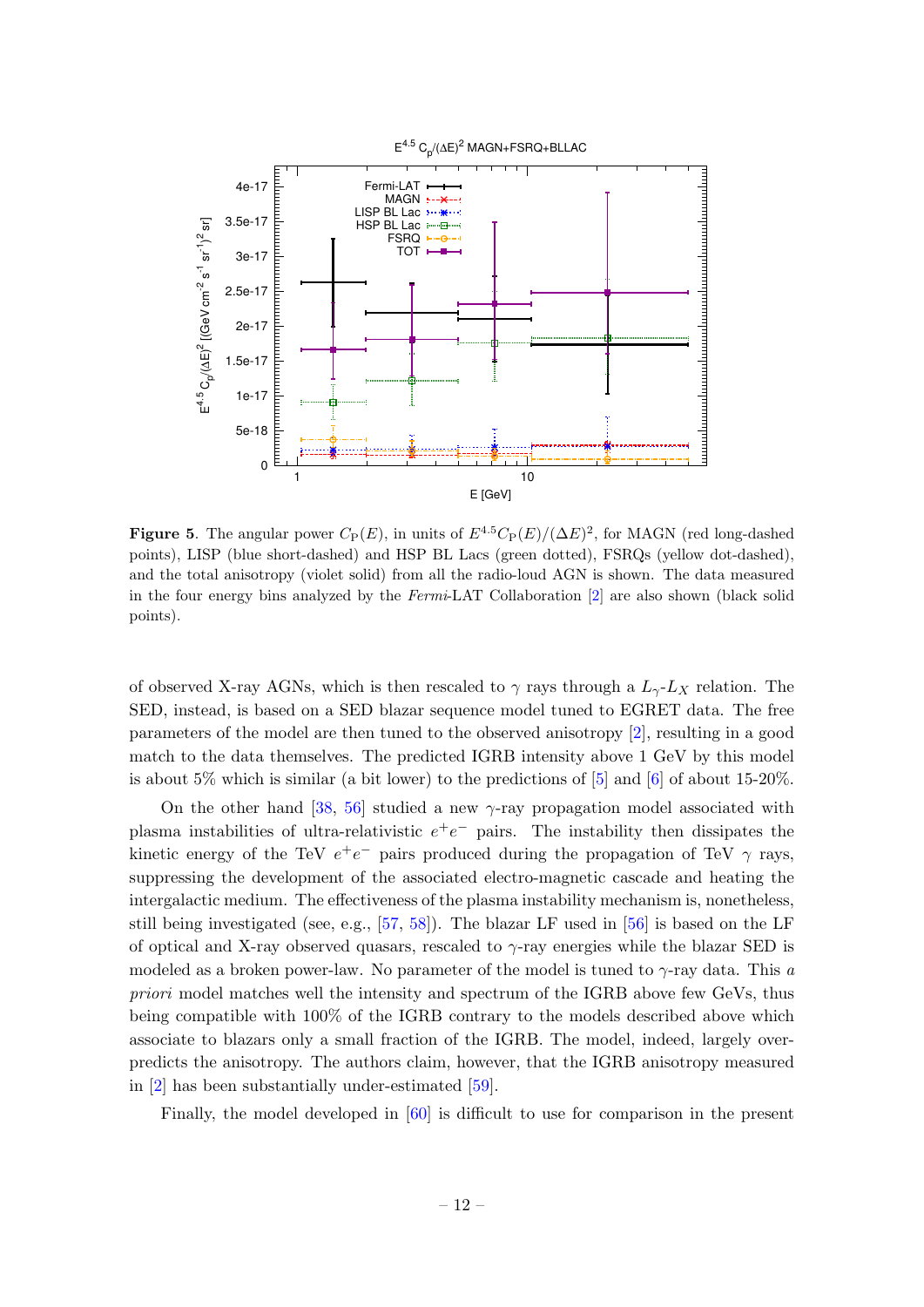

<span id="page-13-0"></span>**Figure 6.** The angular power  $C_P(E)$  for different models of blazars is shown. Blue short-dashed: FSRQs from [\[4\]](#page-23-8) and BL Lacs from [\[6\]](#page-23-7). Green dotted: BL Lacs from [\[5\]](#page-23-9) and FSRQs from [\[4\]](#page-23-8). Orange circles: blazar anisotropies from [\[56\]](#page-26-5). The data measured in [\[1\]](#page-23-0) by the Fermi-LAT Collaboration (black solid points) are also shown.

study since the full LF is not available. Nonetheless, the model has already been shown to be significantly in tension with the anisotropy data [\[35\]](#page-25-0).

We show in Fig. [6](#page-13-0) the anisotropy results for our benchmark case (FSRQs from [\[4\]](#page-23-8) and BL Lacs from  $\lbrack 5\rbrack$  compared with the case of FSRQs from  $\lbrack 4\rbrack$  and BL Lacs from  $\lbrack 6\rbrack$ , and the blazar model of [\[56\]](#page-26-5), and with the observed anisotropy. We do not show the model anisotropies from [\[37\]](#page-25-2) since after the fit they closely match the data. The model of [\[6\]](#page-23-7) yields a larger anisotropy than the model of [\[5\]](#page-23-9) in all energy bands, although still compatible with the measured Fermi-LAT anisotropy. Note that for the model of  $[6]$  we report the predicted anisotropy without uncertainties, adopting the central value for each of the parameters given in Tab. 2 of  $[6]$  for the PLE<sub>3</sub> model without considering their errors. The parameters are in fact strongly correlated and propagating their uncertainty to the  $C_{\rm P}$  would require knowledge of the full covariance matrix, which is not available. The differences between the  $C_P(E)$  in Fig. [6](#page-13-0) are due to the differences in the  $\gamma$ -ray emission models and the catalogs used to calculate the average source parameters. In particular, the models for FSRQs and BL Lacs in [\[4,](#page-23-8) [6\]](#page-23-7) use the 1FGL catalog [\[31\]](#page-24-10) and use both an LDDE and PLE  $\gamma$ -ray luminosity function. The FSRQ SED is calibrated by combining Fermi-LAT data with X-ray measurements from the Swift Burst Alert Telescope (BAT) [\[61\]](#page-26-10) while the BL Lac  $\gamma$ -ray SED is modeled using a simple power-law. The BL Lac model derived in [\[5\]](#page-23-9) is calibrated using the 2FGL Fermi-LAT catalog [\[32\]](#page-24-14) and uses both an LDDE and PLE  $\gamma$ -ray luminosity function. The  $\gamma$ -ray SED is studied by adding to the 2FGL catalog also the first Fermi-LAT catalog of Sources Above 10 GeV (1FHL) [\[33\]](#page-24-11) and the TeV measurements from available IACTs [\[62\]](#page-26-11).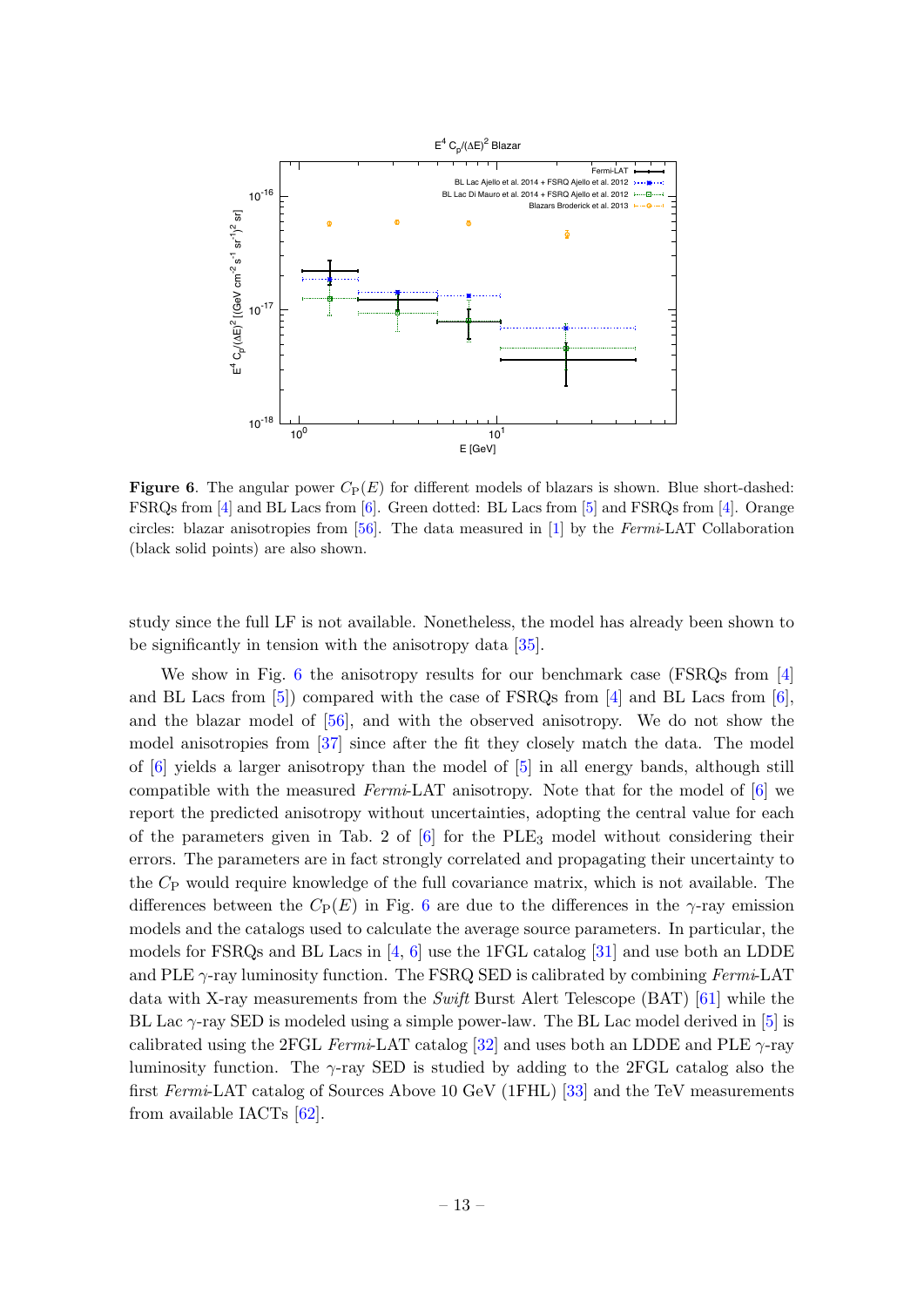

<span id="page-14-0"></span>Figure 7. The integrated flux  $E^2I/\Delta E$  for MAGN (red long-dashed points), LISP (blue shortdashed) and HSP BL Lacs (green dotted), FSRQs (yellow dot-dashed) and the total flux (violet solid) from all the radio-loud AGN are shown. Here we also show the data measured in [\[1\]](#page-23-0) by the Fermi-LAT Collaboration rebinned into the 5 shown energy bins (black solid points).

Using the same formalism we can also calculate the expected flux contribution from radio-loud AGN to the IGRB [\[1\]](#page-23-0). The integrated  $\gamma$ -ray flux I in a given energy bin can be written as:

<span id="page-14-1"></span>
$$
I(E_0 \le E \le E_1) = \int_{\Gamma_{\text{min}}}^{\Gamma_{\text{max}}} d\Gamma \int_0^{S_t(\Gamma)} S \frac{d^2 N}{dS d\Gamma} dS. \tag{3.1}
$$

The contribution to the IGRB intensity from MAGN, FSRQs and BL Lacs are shown in Fig. [7](#page-14-0) with the same notation and in the same energy bins as Fig. [4.](#page-11-0) For a visual comparison with the anisotropy results we rebin the Fermi-LAT data of [\[1\]](#page-23-0) into 5 new energy bins, 4 of which match the  $C_P$  binning. The rebinned data are used only for visual purposes in Fig. [7.](#page-14-0) We emphasize that the radio-loud AGN emission can explain both the angular power and the intensity flux measured by Fermi-LAT, given that these two observables trace different features of the  $\gamma$ -ray population. Indeed the population that gives the largest contribution to anisotropy is, as we have already stressed, HSP BL Lacs because the unresolved part near the flux threshold of the Fermi-LAT is more populated. On the other hand, concerning the IGRB intensity, MAGN sources give the largest  $\gamma$ -ray flux, as already found in [\[5\]](#page-23-9), because at fluxes much below the Fermi-LAT sensitivity, the MAGN population is expected to have many more sources with respect to the other radioloud AGN populations. Moreover FSRQ and LISP BL Lac sources provide only a small fraction of both the anisotropy and flux of the IGRB at energies larger than a few tens of GeV since their emission is suppressed by the cut-off or by the steep spectrum of their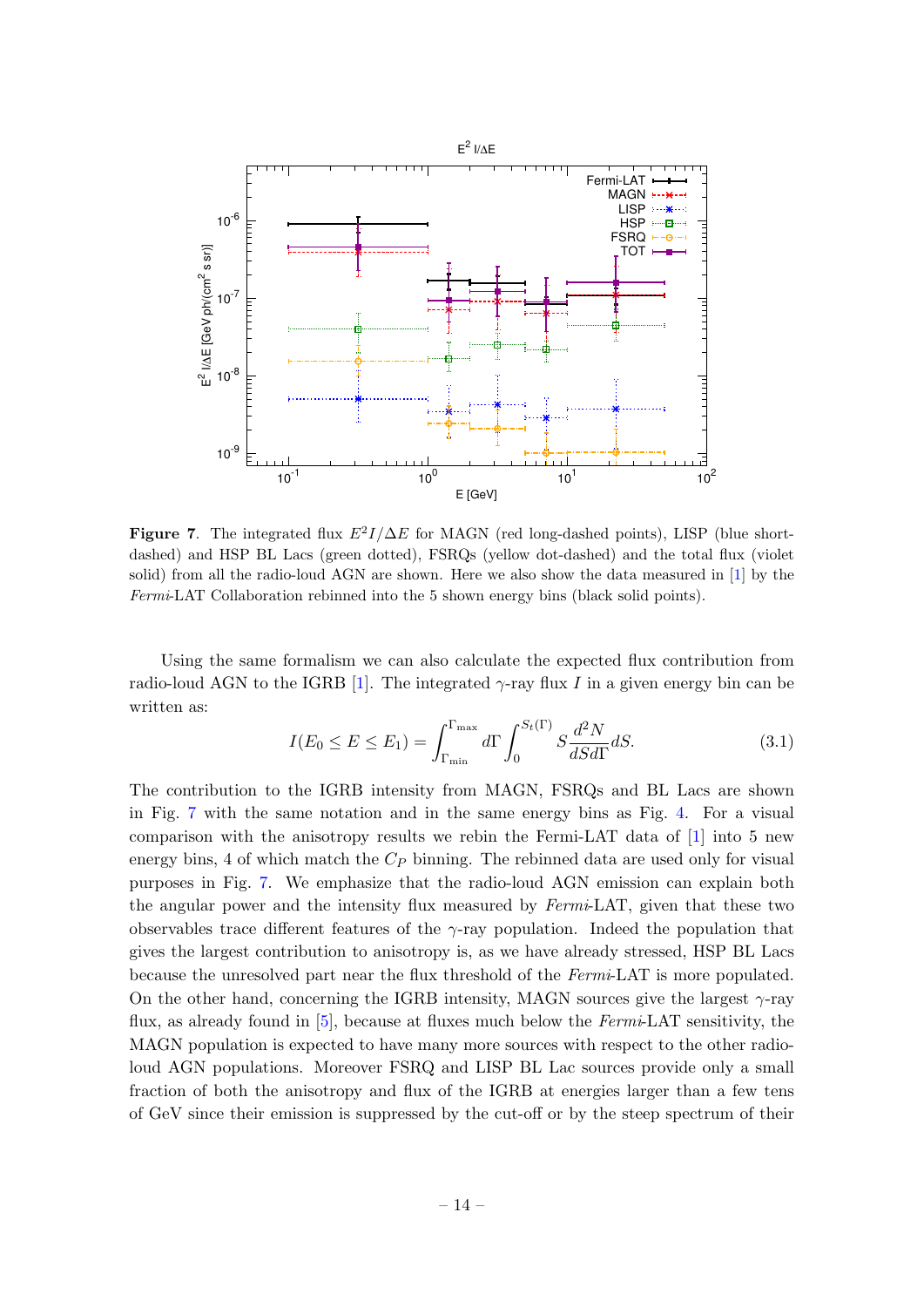| (GeV)<br>Energy | LISP BL Lac            | HSP BL Lac             | BL Lac            | <b>FSRQ</b>          | <b>Blazars</b>    | <b>MAGN</b>          | $\rm{AGN}$            |
|-----------------|------------------------|------------------------|-------------------|----------------------|-------------------|----------------------|-----------------------|
| 1.04-1.99       | $8.5^{+6.5}_{-2.7}$    | $34.5^{+9.5}_{-9.4}$   | $43^{+16}_{-12}$  | $14.1^{+7.7}_{-4.3}$ | $57^{+24}_{-16}$  | $6.1_{-2.4}^{+2.0}$  | $63^{+26}_{-19}$      |
| 1.99-5.00       | $10.6^{+9.1}_{-4.0}$   | $55.5^{+17.7}_{-16.1}$ | $66^{+27}_{-20}$  | $9.7^{+6.5}_{-3.7}$  | $76^{+33}_{-24}$  | $6.9^{+2.2}_{-2.0}$  | $83^{+35}_{-26}$      |
| $5.0 - 10.4$    | $12.3^{+12.6}_{-6.1}$  | $83.7^{+35.4}_{-26.2}$ | $96^{+48}_{-32}$  | $6.3^{+5.4}_{-3.1}$  | $102^{+53}_{-35}$ | $8.1^{+2.4}_{-2.4}$  | $\rm 110^{+56}_{-38}$ |
| $10.4 - 50.0$   | $15.7^{+24.3}_{-10.8}$ | $105^{+49}_{-30}$      | $121^{+73}_{-41}$ | $5.3^{+6.6}_{-3.5}$  | $126^{+80}_{-44}$ | $16.7^{+3.0}_{-6.1}$ | $143^{+82}_{-50}$     |

<span id="page-15-0"></span>Table 1. Model predictions, together with  $1\sigma$  uncertainties, for the contribution to the IGRB anisotropy from the unresolved LISP BL Lacs, HSP BL Lacs, total from BL Lacs, FSRQs, all blazars (BL Lacs + FSRQs), MAGN, and all radio-loud AGN (blazars + MAGN) in the four energy bins indicated in the first column. The predictions are given in terms of the percentage of the central value of the experimental measure.

SED.

Anisotropy and flux are two complementary observables that can be used together to set constraints on the radio-loud AGN  $\gamma$ -ray emission. In Tab. [1](#page-15-0) and [2](#page-16-1) we display the best-fit and  $\pm 1\sigma$  percentage values of the contribution of each unresolved population to the measured IGRB anisotropy and intensity  $[1, 2]$  $[1, 2]$ . These percentage values are derived with respect to the central values of the data. As already pointed out above, radio-loud AGN sources can in principle entirely explain both the anisotropy and intensity data within the theoretical and experimental  $1\sigma$  uncertainties. However the uncertainty associated with the diffuse  $\gamma$ -ray emission from MAGN is large, due to the small sample of MAGN present in the Fermi-LAT 2FGL catalog [\[32\]](#page-24-14). The  $\gamma$ -ray flux from these objects could be more severely constrained by future Fermi-LAT catalogs with a larger number of sources and with a deeper knowledge of the correlation between the  $\gamma$ -ray and radio emission from the center of those sources.

LISP BL Lacs and FSRQs have a subdominant contribution to both the IGRB intensity and anisotropy, while MAGN give the largest contribution to the IGRB intensity and HSP BL Lacs the largest contribution to the anisotropy. The radio-loud AGN population gives the smallest fractional contribution to  $C_P(E)$  and the measured intensity in the lowest energy bins, namely at 1-2 GeV for the anisotropy and 0.1-1 GeV for the intensity, where the central values of the theoretical predictions are approximately half of the central value of the data. At these energies other populations could give a sizable contribution to the anisotropy and the diffuse emission. Star-forming galaxies have been widely studied and are expected to contribute in the range 0.1-10 GeV, see [\[11\]](#page-23-4) and references therein. Millisecond pulsars, the most numerous Galactic population, have been shown to give negligible contribution to both the IGRB intensity and anisotropy [\[16\]](#page-23-6).

Finally, one has to note that with increasing statistics a new measurement of the anisotropy will likely be performed in smaller energy bins and in an extended energy range. For reference, we thus provide predictions in the range  $500 \text{ MeV} - 200 \text{ GeV}$  in 12 energy bins. Results are shown in Fig. [8,](#page-17-0) where the energy dependence of the different populations is more clearly apparent. Again, as for Fig. [4,](#page-11-0) we show predictions in two complementary ways. The top panel shows the total anisotropy integrated in each energy bin  $(C_{\mathcal{P}}(E))$ ,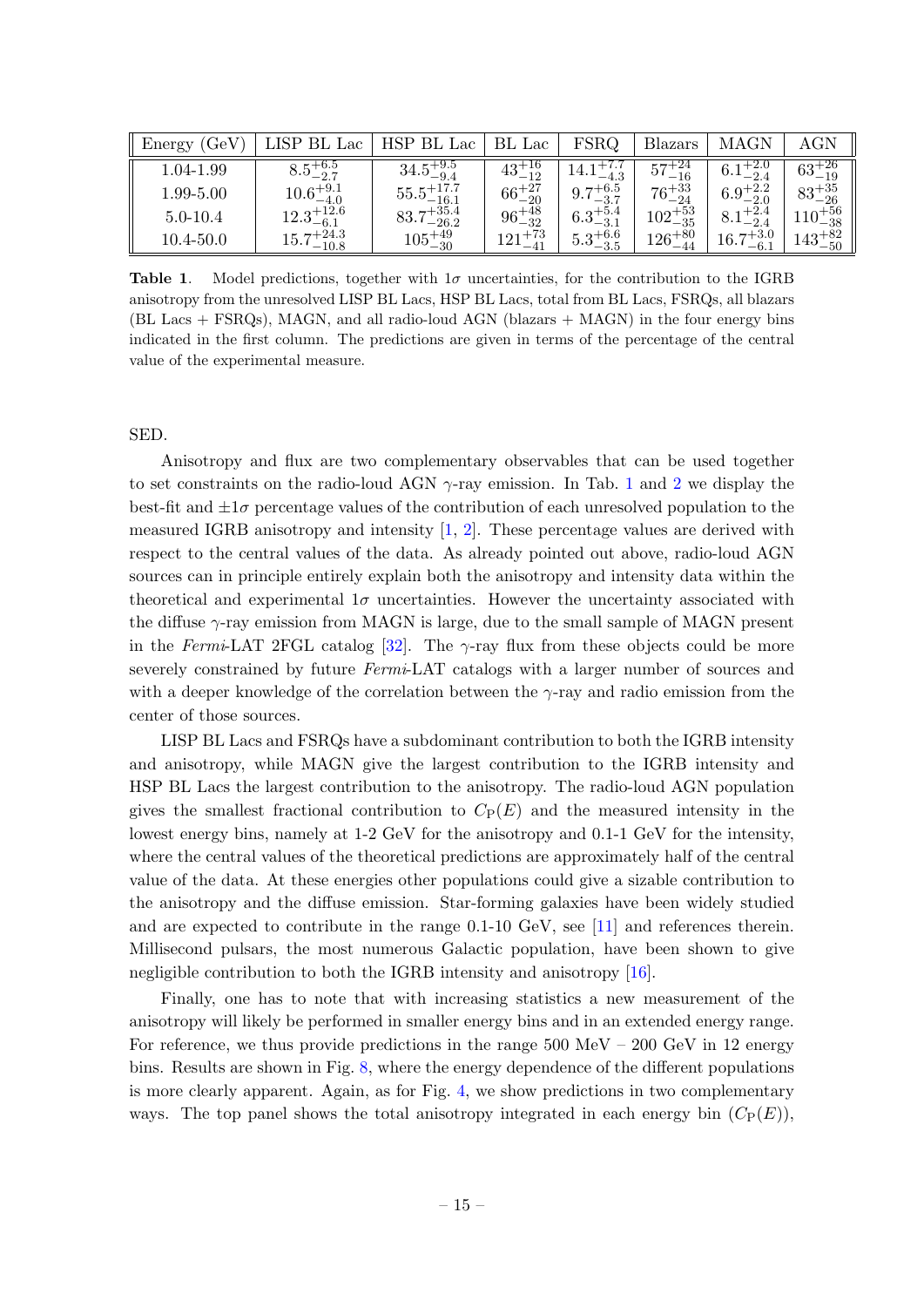| $^{\prime} \rm{GeV}$ ,<br>Energy | LISP BL Lac            | HSP BL Lac           | BL Lac              | <b>FSRQ</b>            | Blazars             | MAGN               | <b>AGN</b>         |
|----------------------------------|------------------------|----------------------|---------------------|------------------------|---------------------|--------------------|--------------------|
| $0.1 - 1$                        | $0.56_{-0.28}^{+0.73}$ | $4.4^{+2.7}_{-2.2}$  | $5.0^{+3.4}_{-2.5}$ | $1.7^{+1.0}_{-0.6}$    | $6.7^{+4.5}_{-3.1}$ | $43^{+43}_{-23}$   | $50^{+48}_{-26}$   |
| 1.04-1.99                        | $2.1^{+2.4}_{-1.1}$    | $10.0^{+6.2}_{-3.1}$ | $12^{+9}_{-4}$      | $1.5^{+1.0}_{-0.5}$    | $14^{+10}_{-5}$     | $43^{+100}_{-22}$  | $56^{+109}_{-26}$  |
| 1.99-5.00                        | $2.7^{+3.8}_{-1.5}$    | $16.0^{+6.6}_{-5.7}$ | $19^{+10}_{-7}$     | $1.3^{+1.0}_{-0.5}$    | $20^{+11}_{-8}$     | $58^{+69}_{-33}$   | $78^{+80}_{-41}$   |
| $5.0 - 10.4$                     | $3.4^{+2.7}_{-2.1}$    | $26^{+8}_{-7}$       | $29^{+10}_{-10}$    | $1.2^{+1.0}_{-0.5}$    | $30^{+11}_{-10}$    | $75^{+100}_{-51}$  | $105^{+110}_{-61}$ |
| $10.4 - 50.0$                    | $3.5^{+4.9}_{-2.4}$    | $41^{+25}_{-16}$     | $45^{+30}_{-18}$    | $0.96_{-0.53}^{+0.94}$ | $46^{+31}_{-19}$    | $102^{+136}_{-68}$ | $148^{+167}_{-87}$ |

<span id="page-16-1"></span>Table 2. As in Table [1,](#page-15-0) but for the IGRB intensity.

while the bottom panel shows  $E^4C_P(E)/(\Delta E)^2$ . It can be seen that at high energies, above about 10 GeV, only MAGN and HSP BL Lac sources still give a sizable contribution, due to the FSRQ and LISP BL Lac SED cut-off above these energies. The dip-like feature at about 1 GeV in the top panel is due to the fine subdivision of the 1-2 GeV range into 4 bins, consequently partitioning the total anisotropy in 4 bins. The effect disappears in the bottom panel differential spectrum where each bin is weighted by its energy width.

### <span id="page-16-0"></span>4 Predicted anisotropy for CTA

In this section we derive a forecast for the anisotropy from unresolved sources expected in CTA observations. To derive these predictions we use the same models and formalism considered in the previous sections extrapolated in the TeV energy range. CTA [\[49,](#page-25-7) [50\]](#page-25-8) is a project in the development phase which will study very high-energy  $\gamma$ -rays from a few tens of GeV up to possibly 100 TeV. We use as benchmarks four different values of the CTA flux threshold (see Eq. [2.1\)](#page-4-3) for point source detection, in units of the Crab flux, namely 5, 10, 50 and 100 mCrab. To define the Crab flux we assume a power-law spectra with a photon index of 2.63 normalized to a flux of  $3.45 \cdot 10^{-11}$  cm<sup>-2</sup> s<sup>-1</sup> TeV<sup>-1</sup> at 1 TeV as measured by [\[63\]](#page-26-12). We consider predictions in the energy range [0.1, 10] TeV, divided into four energy bins (0.1-0.3, 0.3-1, 1-3 and 3-10 TeV) in which we have computed the unresolved angular power for radio-loud AGN varying the flux threshold in the range [5,100] mCrab flux. For simplicity, we do not consider any index bias, but we assume a single threshold in each energy bin independent from the spectral index Γ. We expect the anisotropy variation due to different thresholds to be much larger than spectral index bias, which, in any case, is difficult to model at present without precise knowledge of CTA's instrumental response functions.

The anisotropy predictions are shown in Fig. [9](#page-18-0) for the separated MAGN, LISP and HSP BL Lac, and FSRQ populations while their sum is shown in Fig. [10.](#page-19-0) As already noticed for Fig. [8,](#page-17-0) above 100 GeV the anisotropy is dominated by the HSP and MAGN populations while LISP and FSRQs provide a sub-dominant contribution. The CTA experiment could perform observations both in single-source pointing mode and in survey mode. With the single-source configuration the flux sensitivity is a few mCrab, while in the survey strategy it could be a few tens of mCrab [\[50\]](#page-25-8). Hence, in the first case the unresolved angular power for  $E > 100 \text{ GeV}$  could be of the order of  $10^{-22} \text{ (cm}^{-2} \text{ s}^{-1} \text{ sr}^{-1})^2 \text{ sr}$ . On the other hand,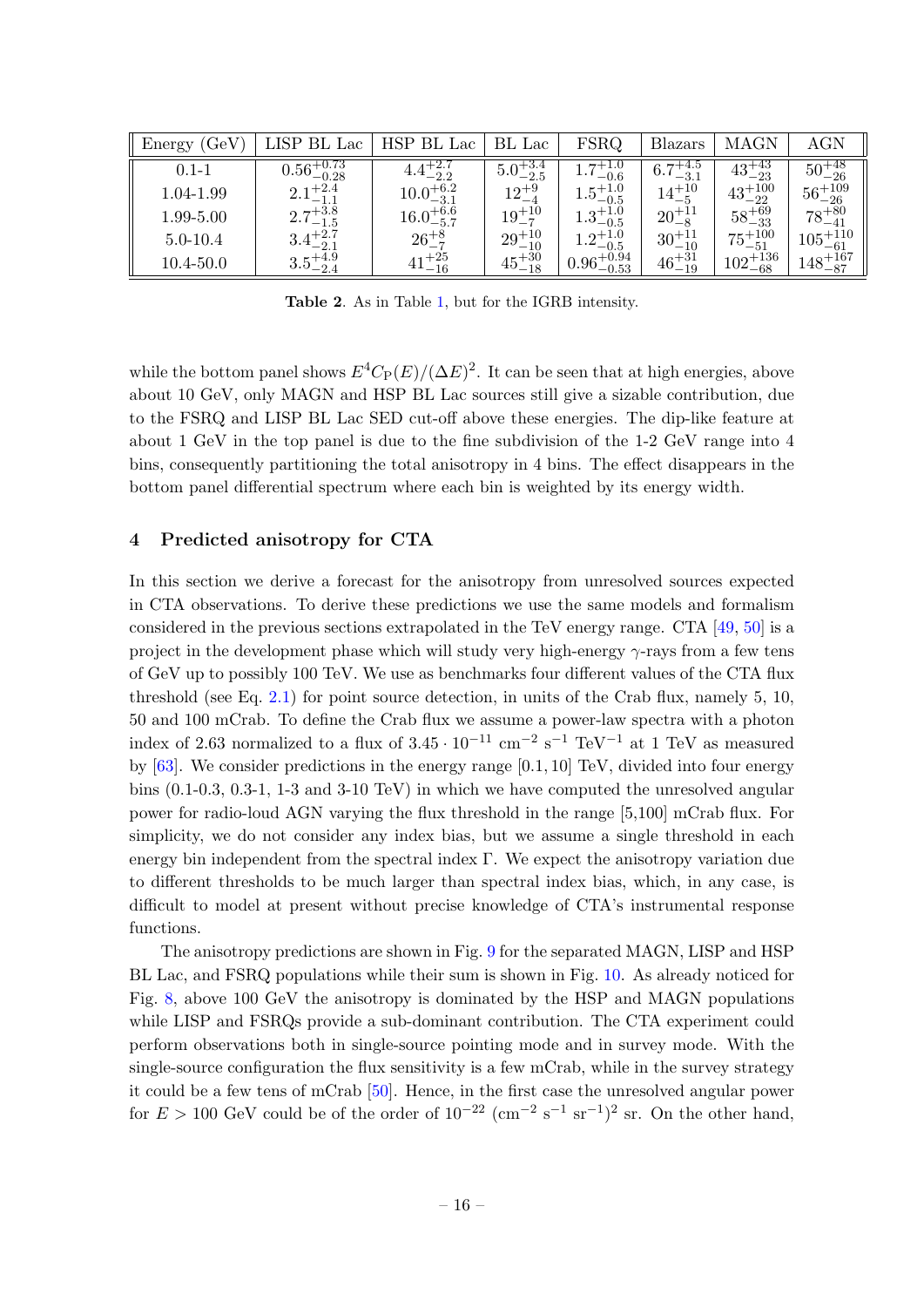

<span id="page-17-0"></span>**Figure 8.** In this figure we display the angular power  $C_P(E)$ , in two different units  $(C_P(E))$ , top, and  $E^4C_P(E)/(\Delta E)^2$ , bottom), for MAGN (red long-dashed), LISP (blue short- dashed) and HSP BL Lac (green dotted), FSRQ (yellow dot-dashed) and the total anisotropy (violet solid) in 12 energy bins, from 0.5 to 200 GeV. For illustrative purposes we also show the Fermi- LAT data [\[2\]](#page-23-1) (grey solid points). Note that in the top panel the quantity shown is integrated within each energy bin, and thus its value depends on the size of the bin considered; the binning differs between the measured data points and the predictions.

with survey mode observations the unresolved angular power for  $E > 100 \text{ GeV}$  could be in the range  $[10^{-22}, 10^{-21}]$   $(\text{cm}^{-2} \text{ s}^{-1} \text{ sr}^{-1})^2 \text{ sr}.$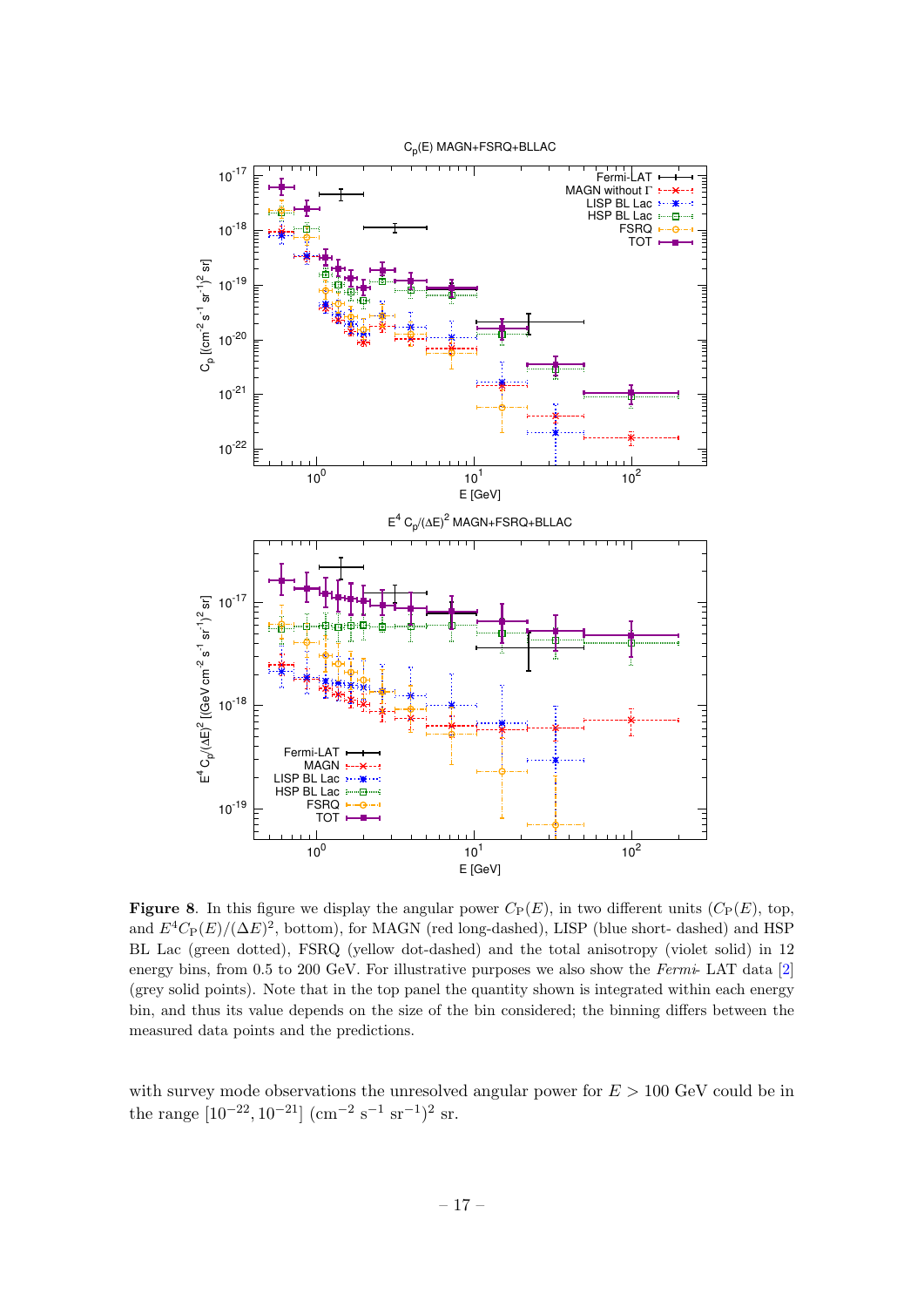

<span id="page-18-0"></span>**Figure 9.** Predicted angular power  $C_P(E)$  for different expected CTA sensitivities (in units of the Crab flux), in 4 energy bins from 100 GeV to 10 TeV. The top left and top right panels refer to unresolved MAGN and LISPs, respectively, while the bottom left and bottom right panels refer to HSP and FSRQ sources, respectively.

A way to make these predictions more intuitive is to compare CTA's sensitivity with that of the Fermi-LAT, at least in the energy range 10-1000 GeV where there is a partial overlap between the two instruments' operating energies. Looking at the sensitivity map in the First High Energy Fermi- Catalog (1FHL) [\[33\]](#page-24-11), the flux sensitivity at high latitudes  $(b > 10)$  is about  $S_f = 9 \cdot 10^{-11}$  ph/cm<sup>2</sup>/s for energies larger than 10 GeV. On the other hand, the Crab flux above 10 GeV for the power-law model assumed above is  $8.4 \cdot 10^{-9}$  $ph/cm<sup>2</sup>/s$  which translates to a Fermi-LAT sensitivity of about 10 mCrab. For comparison, we thus indicate in Figs. [9](#page-18-0) and [10](#page-19-0) the 10 mCrab sensitivity as "Fermi-LAT-equivalent" sensitivity".

Finally, we show in Fig. [11](#page-19-1) also the *fluctuation angular power* as function of energy, i.e. the quantity  $C_P/\langle I \rangle^2$ , where  $\langle I \rangle$  is the mean intensity of the emission, which is another useful measure of the anisotropy properties of the unresolved emission [\[2,](#page-23-1) [46\]](#page-25-9). In particular, for a given threshold flux and a given energy bin,  $C_{\rm P}$  and I are given by Eqs. [2.1](#page-4-3) and [3.1,](#page-14-1) which means that  $C_P/\langle I \rangle^2$  could have a non-trivial behavior as function of the threshold flux since both  $C_{\rm P}$  and I vary with it. It can be seen that below 100 GeV the  $C_{\rm P}/\langle I \rangle^2$ curve is approximately flat around  $\sim 10^{-4}$ . This value is in agreement with the value of  $\sim 10^{-5}$  measured with the Fermi-LAT in [\[2\]](#page-23-1), after accounting for the fact that the  $\langle I \rangle$  used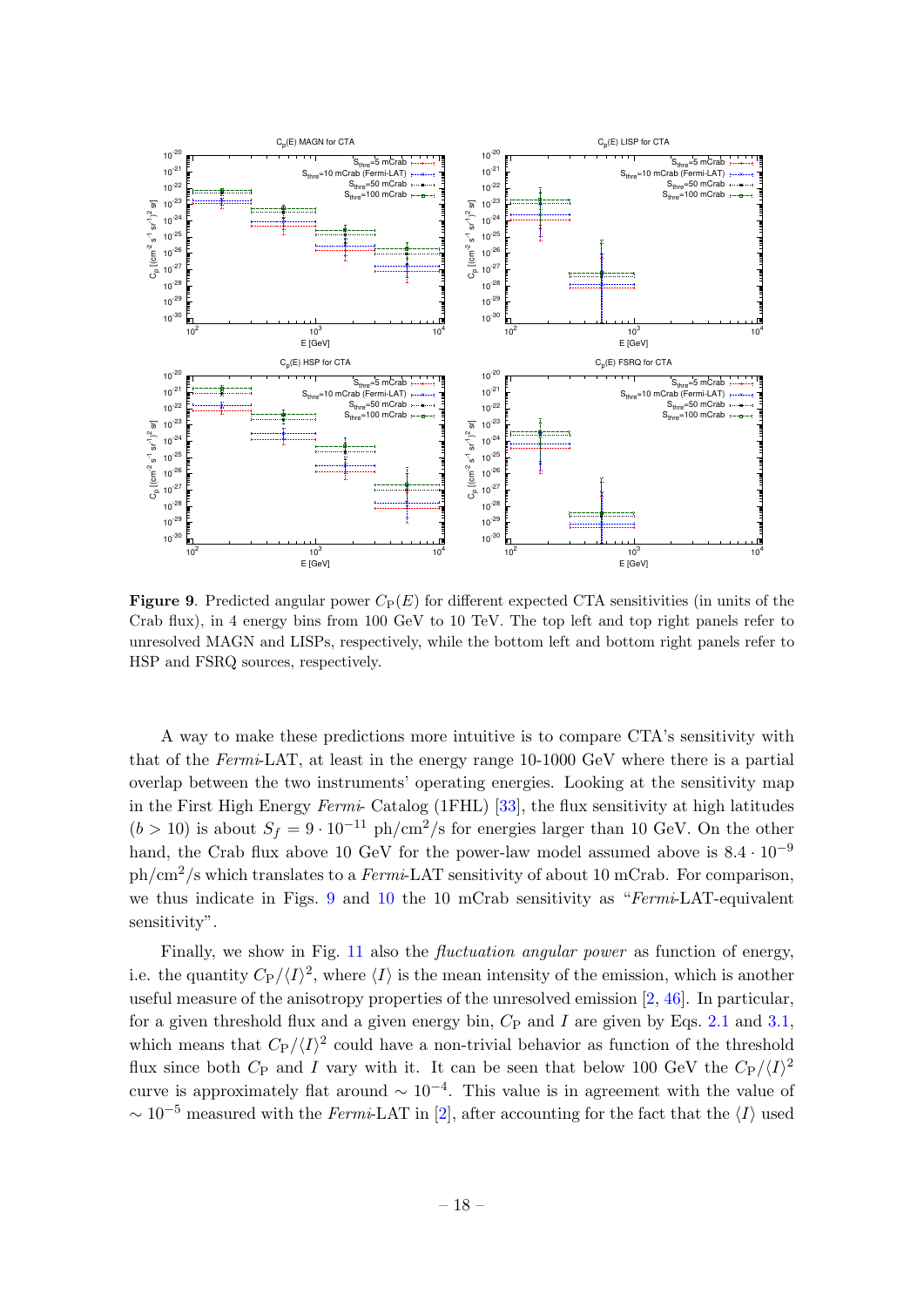

**Figure 10.** Total angular power  $C_P(E)$  from all the unresolved radio-loud AGN (sum of the contributions shown in Fig. [9\)](#page-18-0) in the 4 energy bins listed in the text and for different threshold fluxes in units of the Crab flux.

<span id="page-19-0"></span>

<span id="page-19-1"></span>Figure 11. Total angular power (sum from all radio-loud AGN populations) divided by the square of the intensity  $C_P/\langle I \rangle^2$  for 4 high-energy bins and for different flux thresholds in units of the Crab flux, and for 12 additional energy bins in the range  $500 \text{ MeV} - 200 \text{ GeV}$  as in Fig. [8.](#page-17-0)

in [\[2\]](#page-23-1) to calculate  $C_P/\langle I \rangle^2$  is the average *high-latitude* diffuse emission rather than the true IGRB, and the former is roughly a factor of 3 larger than the true IGRB due to the Galactic diffuse emission contribution. Above 100 GeV  $C_{\rm P}/\langle I \rangle^2$  has a clear upturn. This is due to the partial attenuation of the extragalactic  $\gamma$ -ray photons by the extra-galactic background light (EBL) due to  $e^+e^-$  pair production. This effect is taken into account in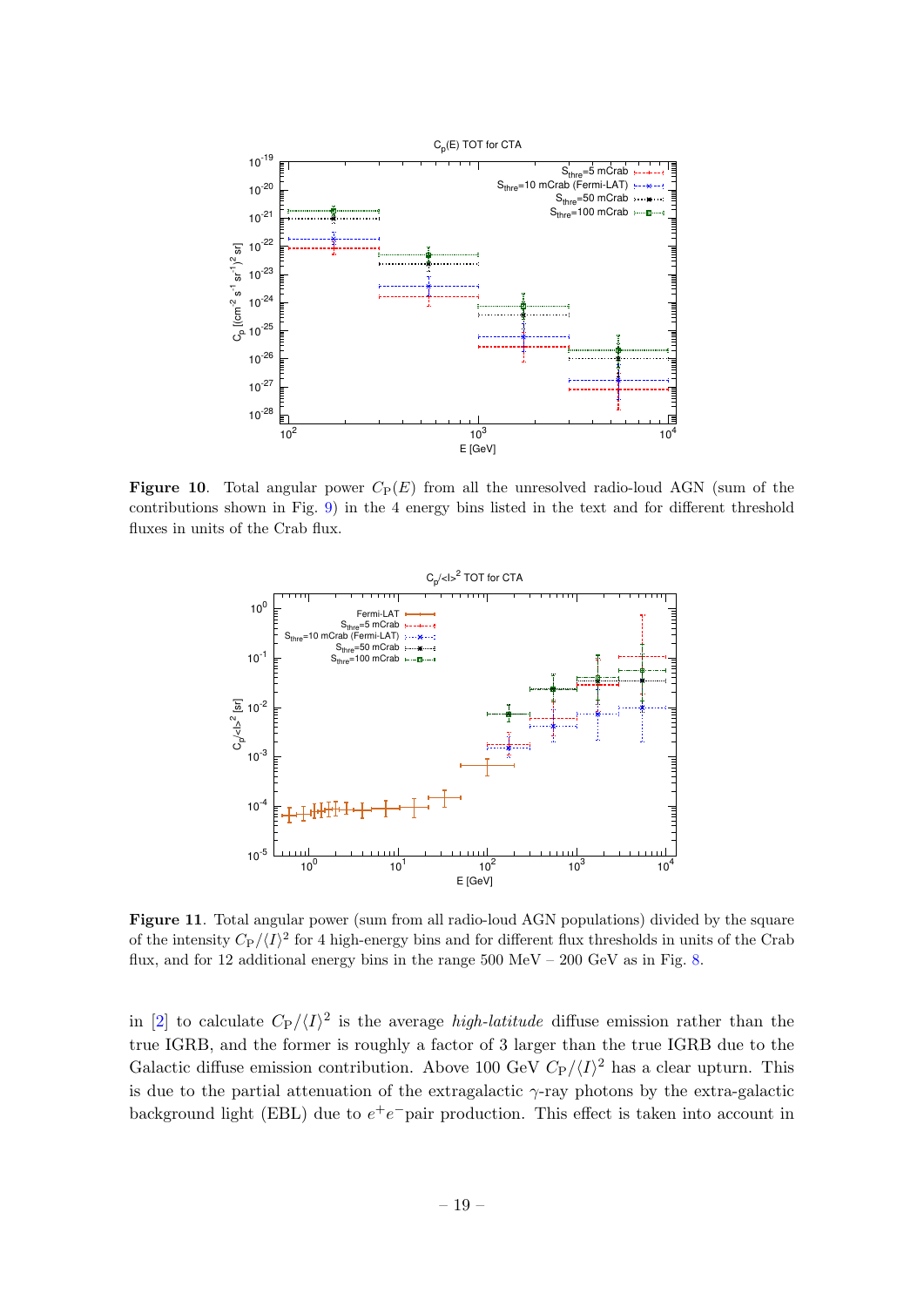

<span id="page-20-0"></span>**Figure 12.** IGRB intensity distribution  $dI/dz$  and anisotropy distribution  $dC_P/dz$  as function of redshift z. The curves show the separate contributions from each component and the total. The left column shows the intensity and anisotropy in the 5-10.4 GeV energy bin, while the right column refers to the 1-3 TeV energy bin and for a detection threshold of 10 mCrab.

our calculations using the EBL model of [\[64\]](#page-26-13). As cross-check we also verified that our results do not change significantly when using the alternative EBL attenuation models of [\[65–](#page-26-14)[67\]](#page-26-15). All the above models are, indeed, in rough agreement among each other and with the observed high-energy spectra of blazars as seen by the Fermi-LAT and HESS [\[68,](#page-26-16) [69\]](#page-27-0). In practice, the EBL attenuation causes a steepening of the IGRB spectrum by absorbing the high-redshift, high-energy contribution to the IGRB. The high-redshift part of the IGRB is also typically the most isotropic since, due to volume effects, is made by many distant (and thus faint) sources, so that it gives only a minor contribution to  $C_{P}$ . For this reason, the anisotropy  $C_P$  is not significantly affected by the EBL, in contrast to the intensity  $\langle I \rangle$  which is more strongly affected, so that the ratio  $C_P/\langle I \rangle^2$  increases with energy. This effect is illustrated in Fig. [12,](#page-20-0) where the IGRB intensity distribution  $dI/dz$ and anisotropy distribution  $dC_P/dz$  are shown as function of redshift z for the two energy bins 5-10.4 GeV and 1-3 TeV. At energies of few GeVs, it can be seen indeed that while the IGRB intensity is produced at redshifts up to 3-4, the anisotropy originates basically from more nearby redshifts of  $z \leq 1$ . At TeV energies, instead, where the effect of the EBL absorption is significant, both the intensity and anisotropy originates from nearby redshifts  $z \lesssim 0.1$ .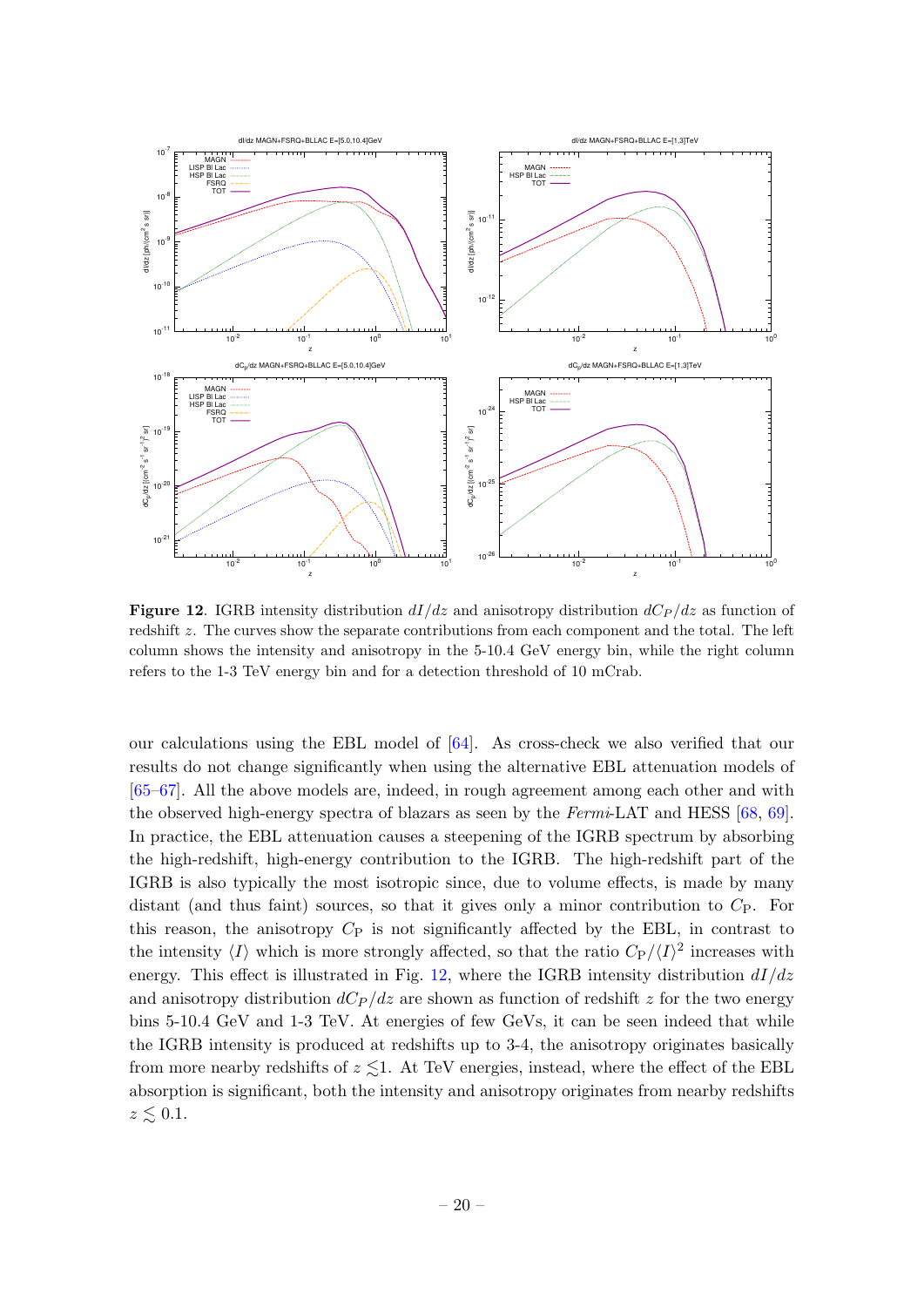Using  $C_P/\langle I \rangle^2$  we can also compare our results to the sensitivity study of IACTs to anisotropies. In [\[70\]](#page-27-1) anisotropies from both dark matter and astrophysical sources have been studied in the two energy ranges  $E > 100$  GeV and  $E > 300$  GeV. It is shown that CTA should be sensitive to anisotropies in the astrophysical component down to a value as low as  $10^{-5}$ . A value of  $\sim 10^{-3}$  as predicted by our analysis above 100 GeV should thus be easily detectable with CTA. Indeed, a value as high as  $\sim 10^{-3}$  could already be within the reach of present day IACTs. On the other hand, a value of  $\sim 10^{-3}$  could present a challenge for dark matter searches in the TeV range since in [\[70\]](#page-27-1) an astrophysical background of  $\sim 10^{-5}$  was assumed. A re-analysis of the sensitivity of IACTs to dark-matter–induced anisotropy considering the present up-to-date models of the radio-loud AGN population will be required to accurately understand the potential of these instruments to use anisotropies to search for dark matter.

### <span id="page-21-0"></span>4.1 Discussion

As already noted above, the anisotropy at CTA energies, above 100 GeV, is dominated by HSP BL Lacs and MAGNs. The predicted intensity and anisotropy depends on the SED of these populations which, at these high energies, is still affected by various uncertainties due to the scarcity of sources observed. For example, the effect of the assumed energy cutoff of HSPs of 910 GeV is clearly visible in Fig. [9,](#page-18-0) with the anisotropy in the last bin being considerably suppressed. On the other hand, considering the  $1-\sigma$  uncertainties in [\[5\]](#page-23-9), the energy cutoff can be in principle in the range 460-2010 GeV. Variation of the cutoff within this range will correspondingly affect the level of anisotropy, especially in the 2 highest-energy bins. For MAGNs a cutoff is not observed, while, instead, at least in the case of Cen A, a hardening above ∼10 GeV is seen [\[71\]](#page-27-2). If this is a general feature of MAGNs, a corresponding enhancement in the anisotropy from MAGNs at high energies should be expected. Again, due to very limited number of sources detected at TeV energies, a robust conclusion is not possible. Finally, some further classes of TeV sources might be present. For example, extreme HBLs, sometimes dubbed ultra-high-frequency-peaked BL Lac [\[72,](#page-27-3) [73\]](#page-27-4), are BL Lacs with the synchrotron peak at MeV energies and they show at IACTs energies a hardening of the spectra. As discussed in [\[5\]](#page-23-9), 20% of the HSP sample does not show a cut off in the spectra and this sample could be part of this extreme class of BL Lacs. Although the sample is not homogenous, it can be reasonably assumed that ultra-high-frequency-peaked BL Lacs represent around 20% of HSP population. This class of BL Lacs could thus contribute to enhance the anisotropy at TeV energies. Clearly, to fully address this issue, larger statistics of BL Lacs sources at TeV energies are required. The situation should become more clear in the following years, as more sources will be hopefully detected.

Finally, we add some consideration on the effective detectability of the IGRB intensity and anisotropy with CTA. This issue is discussed, to some extent, in [\[70\]](#page-27-1). Due to the large amount of CR background, especially electrons, in IACT observations, the signal-to-noise ratio for the IGRB intensity measurement is quite low and the prospects for a measurement are limited. On the contrary, somewhat counter-intuitively, detection of IGRB anisotropies might be feasible since the CR background is not expected to exhibit small scale anisotropies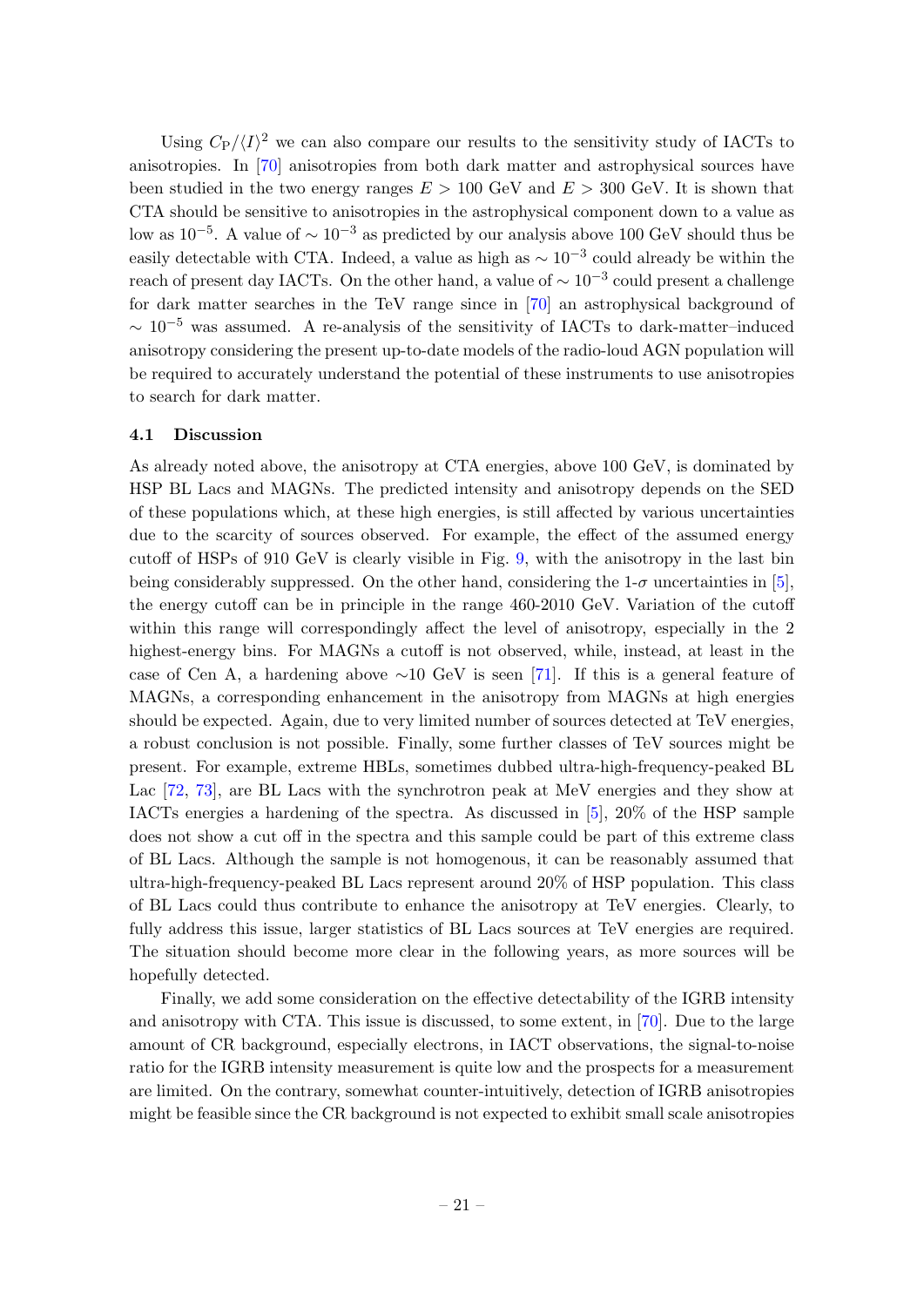giving a larger signal-to-noise. In [\[70\]](#page-27-1), the prospects for IGRB anisotropy detection with CTA have been investigated in a simplified setup and found to be promising (see also discussion in the previous section). A deeper study using detailed simulations of CTA observations will help to spot potential unseen problematics and eventually to confirm the possibility of anisotropy observations with CTA.

### <span id="page-22-0"></span>5 Conclusions

In this work we have studied the contribution of various classes of radio-loud AGN to the intensity and anisotropy of the IGRB. We have used up-to-date phenomenological models for the  $\gamma$ -ray luminosity functions of these populations to predict the  $\gamma$ -ray flux and anisotropy as functions of the energy. We have found that the entirety of the IGRB intensity and anisotropy as measured by the Fermi-LAT can be explained by radio-loud AGN, with MAGN providing the bulk of the measured intensity but a low anisotropy, while high-synchrotron-peaked BL Lac objects give the main contribution to the anisotropy. Nonetheless, the predicted intensity from MAGN still suffers from large uncertainties, which are difficult to reduce even with the use of anisotropy information, given the low level of anisotropy predicted from this population.

Within these uncertainties, there may be still some room for further  $\gamma$ -ray populations, provided that their anisotropy remains low in order not to exceed the measurements, which are already fairly saturated by the HSP BL Lac contribution. In this respect, for example, star-forming galaxies could still provide a substantial contribution to the low-energy side of the IGRB, while exhibiting a low level of anisotropy and keeping a self-consistent picture in agreement with the observed IGRB intensity and anisotropy.

Upcoming analyses of 5 years of Fermi-LAT data below about 100 GeV and forthcoming observations with the Cherenkov Telescope Array above 100 GeV will provide valuable tests of the AGN scenario depicted in the present analysis, and will contribute significantly to improving our knowledge of high-energy  $\gamma$ -ray emitters.

## Acknowledgments

We thank Pasquale D. Serpico and Hannes Zechlin for useful discussions and a careful reading of the manuscript. This work is supported by the research grant TAsP (Theoretical Astroparticle Physics) funded by the Istituto Nazionale di Fisica Nucleare (INFN), by the Strategic Research Grant: Origin and Detection of Galactic and Extragalactic Cosmic Rays funded by Torino University and Compagnia di San Paolo, by the Spanish MINECO under grants FPA2011-22975 and MULTIDARK CSD2009-00064 (Consolider-Ingenio 2010 Programme), by Prometeo/2009/091 (Generalitat Valenciana), and by the EU ITN UNILHC PITN-GA-2009-237920. At LAPTh this activity was supported by the Labex grant ENIG-MASS. JSG acknowledges support from NASA through Einstein Postdoctoral Fellowship grant PF1-120089 awarded by the Chandra X-ray Center, which is operated by the Smithsonian Astrophysical Observatory for NASA under contract NAS8-03060.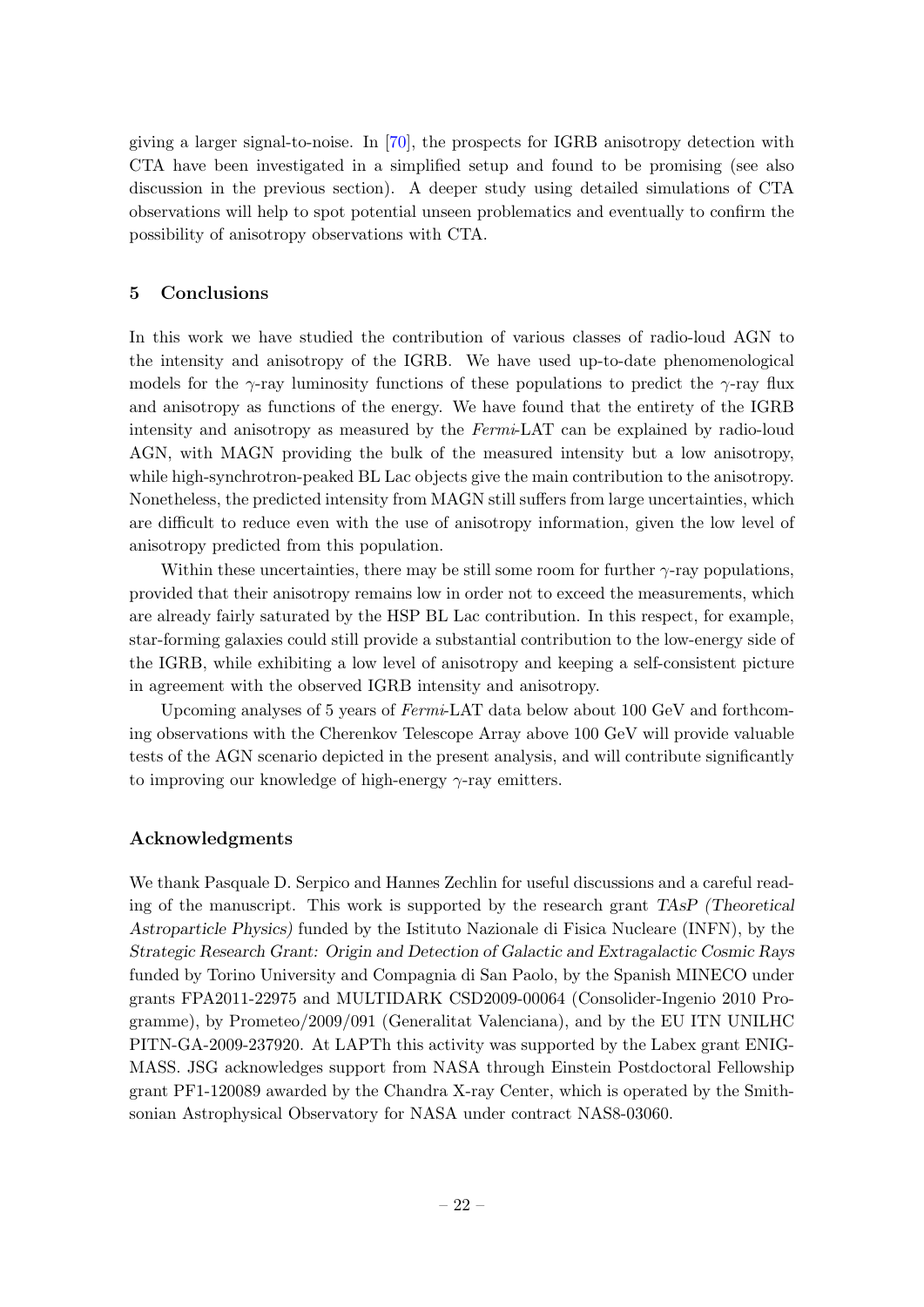### References

- <span id="page-23-0"></span>[1] Fermi-LAT Collaboration, A. Abdo et al., The Spectrum of the Isotropic Diffuse Gamma-Ray Emission Derived From First-Year Fermi Large Area Telescope Data, Phys.Rev.Lett. 104 (2010) 101101, [[arXiv:1002.3603](http://xxx.lanl.gov/abs/1002.3603)].
- <span id="page-23-1"></span>[2] Fermi-LAT Collaboration, M. Ackermann et al., Anisotropies in the diffuse gamma-ray background measured by the Fermi LAT, Phys.Rev. D85 (2012) 083007, [[arXiv:1202.2856](http://xxx.lanl.gov/abs/1202.2856)].
- <span id="page-23-2"></span>[3] M. Di Mauro, F. Calore, F. Donato, M. Ajello, and L. Latronico, *Diffuse*  $\gamma$ -ray emission from misaligned active galactic nuclei, Astrophys. J. 780 (2014) 161,  $arXiv:1304.0908$ .
- <span id="page-23-8"></span>[4] M. Ajello, M. Shaw, R. Romani, C. Dermer, L. Costamante, et al., The Luminosity Function of Fermi-detected Flat-Spectrum Radio Quasars, Astrophys.J. 751 (2012) 108, [[arXiv:1110.3787](http://xxx.lanl.gov/abs/1110.3787)].
- <span id="page-23-9"></span>[5] M. Di Mauro, F. Donato, G. Lamanna, D. Sanchez, and P. Serpico, Diffuse γ-ray emission from unresolved BL Lac objects, Astrophys. J. 786 (2014) 129, [[arXiv:1311.5708](http://xxx.lanl.gov/abs/1311.5708)].
- <span id="page-23-7"></span>[6] M. Ajello, R. Romani, D. Gasparrini, M. Shaw, J. Bolmer, et al., The Cosmic Evolution of Fermi BL Lacertae Objects, Astrophys.J. 780 (2014) 73, [[arXiv:1310.0006](http://xxx.lanl.gov/abs/1310.0006)].
- [7] Y. Inoue, Contribution of Gamma-Ray-loud Radio Galaxies' Core Emissions to the Cosmic MeV and GeV Gamma-Ray Background Radiation, ApJ 733 (May, 2011) 66, [[arXiv:1103.3946](http://xxx.lanl.gov/abs/1103.3946)].
- [8] F. W. Stecker and M. H. Salamon, The Gamma-Ray Background from Blazars: A New Look, ApJ 464 (June, 1996) 600, [[astro-ph/9601120](http://xxx.lanl.gov/abs/astro-ph/9601120)].
- [9] C. D. Dermer, Statistics of Cosmological Black Hole Jet Sources: Blazar Predictions for the Gamma-Ray Large Area Space Telescope, ApJ 659 (Apr., 2007) 958–975, [[astro-ph/0605402](http://xxx.lanl.gov/abs/astro-ph/0605402)].
- <span id="page-23-3"></span>[10] Y. Inoue and T. Totani, The Blazar Sequence and the Cosmic Gamma-ray Background Radiation in the Fermi Era, ApJ 702 (Sept., 2009) 523–536, [[arXiv:0810.3580](http://xxx.lanl.gov/abs/0810.3580)].
- <span id="page-23-4"></span>[11] Fermi-LAT Collaboration, M. Ackermann et al., GeV Observations of Star-forming Galaxies with Fermi LAT, Astrophys.J. 755 (2012) 164, [[arXiv:1206.1346](http://xxx.lanl.gov/abs/1206.1346)].
- [12] B. D. Fields, V. Pavlidou, and T. Prodanović, *Cosmic Gamma-ray Background from* Star-forming Galaxies, ApJL 722 (Oct., 2010) L199–L203, [[arXiv:1003.3647](http://xxx.lanl.gov/abs/1003.3647)].
- [13] I. Tamborra, S. Ando, and K. Murase, Star-forming galaxies as the origin of diffuse high-energy backgrounds: Gamma-ray and neutrino connections, and implications for starburst history, [arXiv:1404.1189](http://xxx.lanl.gov/abs/1404.1189).
- [14] B. C. Lacki, S. Horiuchi, and J. F. Beacom, The Star-forming Galaxy Contribution to the Cosmic MeV and GeV Gamma-Ray Background, ApJ 786 (May, 2014) 40, [[arXiv:1206.0772](http://xxx.lanl.gov/abs/1206.0772)].
- <span id="page-23-5"></span>[15] T. A. Thompson, E. Quataert, and E. Waxman, The Starburst Contribution to the Extra-Galactic Gamma-Ray Background, Astrophys.J. 654 (2006) 219–225, [[astro-ph/0606665](http://xxx.lanl.gov/abs/astro-ph/0606665)].
- <span id="page-23-6"></span>[16] F. Calore, M. Di Mauro, F. Donato, and F. Donato, Diffuse gamma-ray emission from galactic pulsars, Astrophys.J. 796 (2014) 1, [[arXiv:1406.2706](http://xxx.lanl.gov/abs/1406.2706)].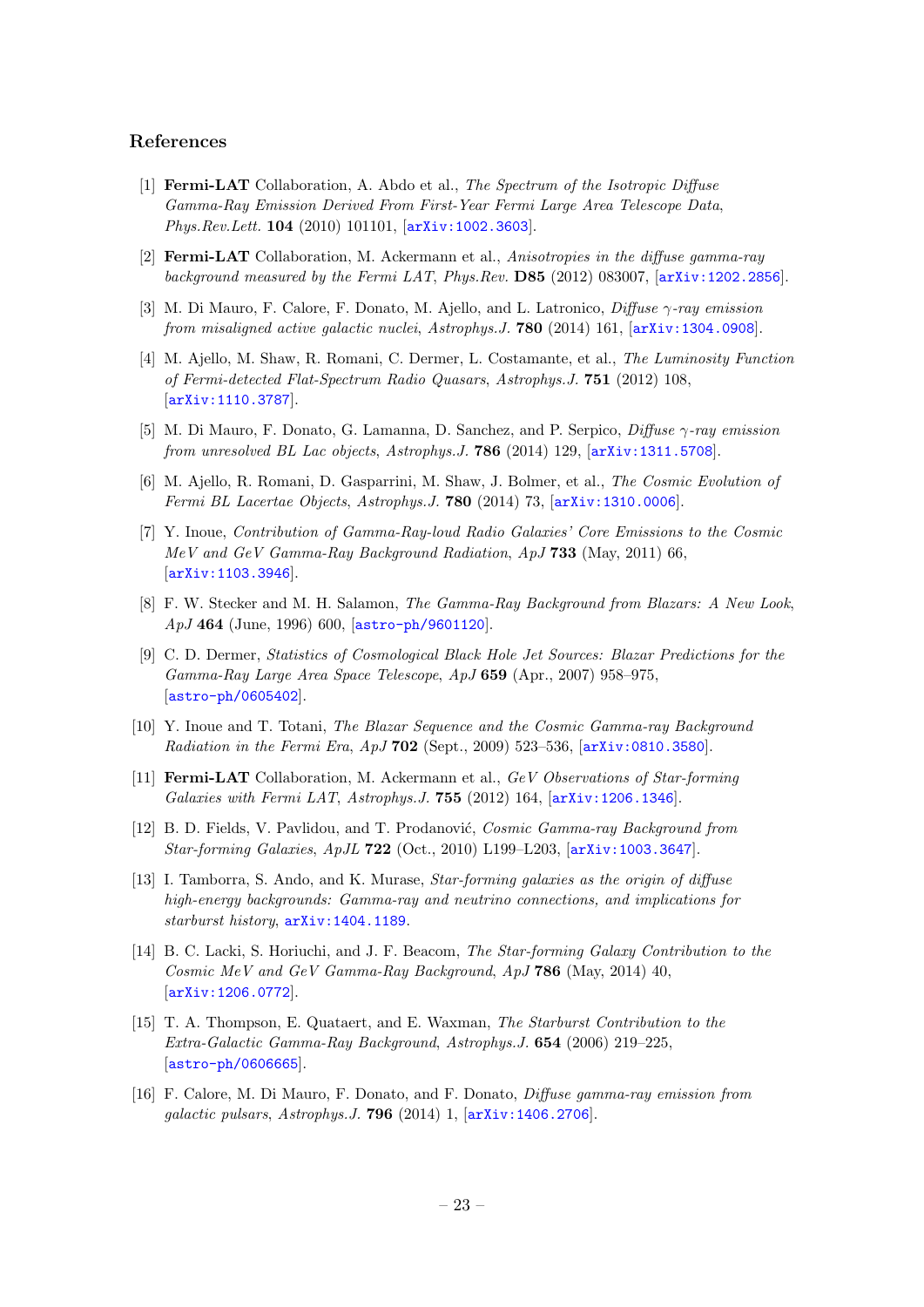- <span id="page-24-13"></span>[17] J. M. Siegal-Gaskins, R. Reesman, V. Pavlidou, S. Profumo, and T. P. Walker, Anisotropies in the gamma-ray sky from millisecond pulsars, Mon.Not.Roy.Astron.Soc. 415 (2011) 1074S, [[arXiv:1011.5501](http://xxx.lanl.gov/abs/1011.5501)].
- <span id="page-24-0"></span>[18] T. Grégoire and J. Knödlseder, Constraining the Galactic millisecond pulsar population using Fermi Large Area Telescope, A&A 554 (June, 2013) A62, [[arXiv:1305.1584](http://xxx.lanl.gov/abs/1305.1584)].
- <span id="page-24-1"></span>[19] T. Bringmann, F. Calore, M. Di Mauro, and F. Donato, Constraining dark matter annihilation with the isotropic  $\gamma$ -ray background: updated limits and future potential, Phys.Rev. D89 (2014) 023012, [[arXiv:1303.3284](http://xxx.lanl.gov/abs/1303.3284)].
- [20] M. Cirelli, P. Panci, and P. D. Serpico, Diffuse gamma ray constraints on annihilating or decaying Dark Matter after Fermi, Nucl.Phys. **B840** (2010) 284–303, [[arXiv:0912.0663](http://xxx.lanl.gov/abs/0912.0663)].
- [21] K. N. Abazajian, S. Blanchet, and J. P. Harding, Current and Future Constraints on Dark Matter from Prompt and Inverse-Compton Photon Emission in the Isotropic Diffuse Gamma-ray Background, Phys.Rev. D85 (2012) 043509, [[arXiv:1011.5090](http://xxx.lanl.gov/abs/1011.5090)].
- [22] J. Zavala, V. Springel, and M. Boylan-Kolchin, Extragalactic gamma-ray background radiation from dark matter annihilation, Mon.Not.Roy.Astron.Soc. 405 (2010) 593, [[arXiv:0908.2428](http://xxx.lanl.gov/abs/0908.2428)].
- <span id="page-24-2"></span>[23] I. Cholis, D. Hooper, and S. D. McDermott, Dissecting the Gamma-Ray Background in Search of Dark Matter, JCAP 1402 (2014) 014, [[arXiv:1312.0608](http://xxx.lanl.gov/abs/1312.0608)].
- <span id="page-24-3"></span>[24] K. I. Kellermann, R. Sramek, M. Schmidt, D. B. Shaffer, and R. Green, VLA observations of objects in the Palomar Bright Quasar Survey, AJ 98 (Oct., 1989) 1195–1207.
- <span id="page-24-4"></span>[25] C. M. Urry and P. Padovani, Unified Schemes for Radio-Loud Active Galactic Nuclei, PASP 107 (Sept., 1995) 803, [[astro-ph/](http://xxx.lanl.gov/abs/astro-ph/)].
- <span id="page-24-5"></span>[26] J. R. P. Angel and H. S. Stockman, Optical and infrared polarization of active extragalactic objects, ARA&A 18 (1980) 321-361.
- <span id="page-24-6"></span>[27] P. Padovani and P. Giommi, The connection between x-ray- and radio-selected BL Lacertae  $objects, ApJ 444 (May, 1995) 567–581, [astro-ph/].$  $objects, ApJ 444 (May, 1995) 567–581, [astro-ph/].$  $objects, ApJ 444 (May, 1995) 567–581, [astro-ph/].$
- <span id="page-24-7"></span>[28] Fermi-LAT Collaboration, A. A. Abdo et al., The Spectral Energy Distribution of Fermi Bright Blazars, ApJ 716 (June, 2010) 30–70, [[arXiv:0912.2040](http://xxx.lanl.gov/abs/0912.2040)].
- <span id="page-24-8"></span>[29] Fermi-LAT Collaboration, M. Ackermann et al., The Second Catalog of Active Galactic Nuclei Detected by the Fermi Large Area Telescope, ApJ 743 (2011) 171, [[arXiv:1108.1420](http://xxx.lanl.gov/abs/1108.1420)].
- <span id="page-24-9"></span>[30] G. Fossati, L. Maraschi, A. Celotti, A. Comastri, and G. Ghisellini, A unifying view of the spectral energy distributions of blazars, MNRAS 299 (Sept., 1998) 433-448. [[astro-ph/9804103](http://xxx.lanl.gov/abs/astro-ph/9804103)].
- <span id="page-24-10"></span>[31] Fermi-LAT Collaboration, A. Abdo et al., Fermi Large Area Telescope First Source Catalog, Astrophys.J.Suppl. 188 (2010) 405–436, [[arXiv:1002.2280](http://xxx.lanl.gov/abs/1002.2280)].
- <span id="page-24-14"></span>[32] Fermi-LAT Collaboration, A. Abdo et al., Fermi Large Area Telescope Second Source Catalog, Astrophys.J.Suppl. 199 (2012) 31, [[arXiv:1108.1435](http://xxx.lanl.gov/abs/1108.1435)].
- <span id="page-24-11"></span>[33] Fermi-LAT Collaboration, A. Abdo et al., The First Fermi-LAT Catalog of Sources Above 10 GeV, [arXiv:1306.6772](http://xxx.lanl.gov/abs/1306.6772).
- <span id="page-24-12"></span>[34] K. Bechtol, The Isotropic diffuse gamma-ray emission between 100 MeV and 820 GeV, High Energy Messengers Workshop, Chicago, June 2014 (2014) [[https://kicp-workshops.uchicago.edu/hem2014/depot/talk-bechtol-keith.pdf](http://xxx.lanl.gov/abs/https://kicp-workshops.uchicago.edu/hem2014/depot/talk-bechtol-keith.pdf)].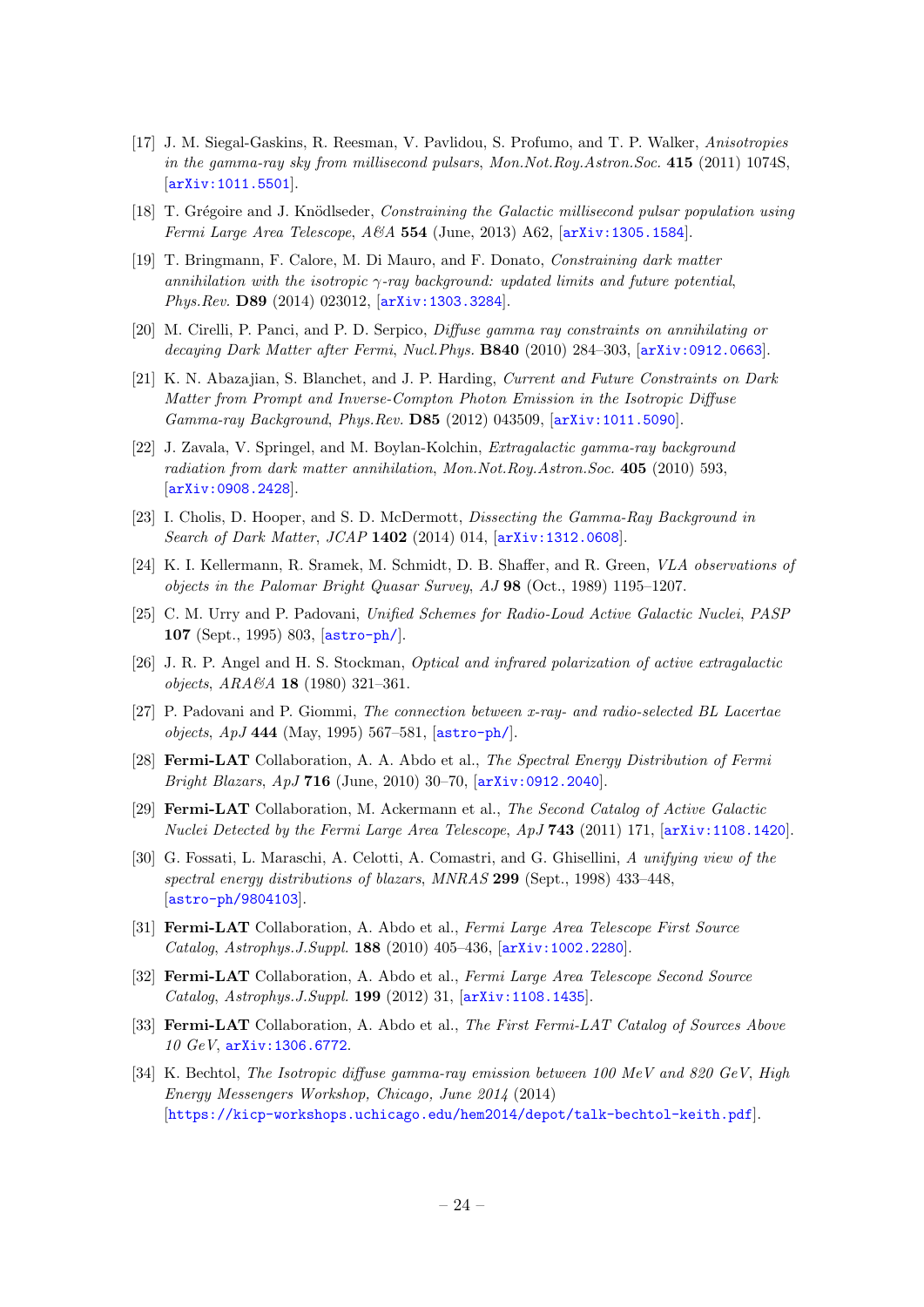- <span id="page-25-0"></span>[35] A. Cuoco, E. Komatsu, and J. Siegal-Gaskins, Joint anisotropy and source count constraints on the contribution of blazars to the diffuse gamma-ray background, Phys.Rev.  $DS6 (2012)$ 063004, [[arXiv:1202.5309](http://xxx.lanl.gov/abs/1202.5309)].
- <span id="page-25-1"></span>[36] Fermi-LAT Collaboration, A. Abdo et al., The Fermi-LAT high-latitude Survey: Source Count Distributions and the Origin of the Extragalactic Diffuse Background, Astrophys.J. 720 (2010) 435–453, [[arXiv:1003.0895](http://xxx.lanl.gov/abs/1003.0895)].
- <span id="page-25-2"></span>[37] J. P. Harding and K. N. Abazajian, *Models of the Contribution of Blazars to the Anisotropy* of the Extragalactic Diffuse Gamma-ray Background, JCAP 1211 (2012) 026, [[arXiv:1206.4734](http://xxx.lanl.gov/abs/1206.4734)].
- <span id="page-25-3"></span>[38] C. Pfrommer, A. E. Broderick, P. Chang, E. Puchwein, and V. Springel, The physics and cosmology of TeV blazars in a nutshell,  $ArXiv$  e-prints  $(Aug., 2013)$   $[arXiv:1308.6284]$  $[arXiv:1308.6284]$  $[arXiv:1308.6284]$ .
- <span id="page-25-4"></span>[39] S. Ando and V. Pavlidou, Imprint of Galaxy Clustering in the Cosmic Gamma-Ray Background, Mon.Not.Roy.Astron.Soc. 400 (2009) 2122, [[arXiv:0908.3890](http://xxx.lanl.gov/abs/0908.3890)].
- <span id="page-25-5"></span>[40] S. Ando and E. Komatsu, Anisotropy of the cosmic gamma-ray background from dark matter annihilation, Phy. Rev. D 73 (Jan., 2006) 023521, [[astro-ph/0512217](http://xxx.lanl.gov/abs/astro-ph/0512217)].
- [41] S. Ando, E. Komatsu, T. Narumoto, and T. Totani, Dark matter annihilation or unresolved astrophysical sources? Anisotropy probe of the origin of the cosmic gamma-ray background, Phy. Rev. D 75 (Mar., 2007) 063519, [[astro-ph/0612467](http://xxx.lanl.gov/abs/astro-ph/0612467)].
- [42] J. M. Siegal-Gaskins, Revealing dark matter substructure with anisotropies in the diffuse gamma-ray background, JCAP 0810 (2008) 040, [[arXiv:0807.1328](http://xxx.lanl.gov/abs/0807.1328)].
- [43] B. S. Hensley, J. M. Siegal-Gaskins, and V. Pavlidou, The detectability of dark matter annihilation with Fermi using the anisotropy energy spectrum of the gamma-ray background, Astrophys.J. 723 (2010) 277–284, [[arXiv:0912.1854](http://xxx.lanl.gov/abs/0912.1854)].
- [44] S. Ando, Gamma-ray background anisotropy from Galactic dark matter substructure, Phy. Rev. D 80 (July, 2009) 023520, [[arXiv:0903.4685](http://xxx.lanl.gov/abs/0903.4685)].
- [45] M. Fornasa, L. Pieri, G. Bertone, and E. Branchini, Anisotropy probe of galactic and extra-galactic dark matter annihilations, Phy. Rev. D 80 (July, 2009) 023518, [[arXiv:0901.2921](http://xxx.lanl.gov/abs/0901.2921)].
- <span id="page-25-9"></span>[46] J. M. Siegal-Gaskins and V. Pavlidou, Robust Identification of Isotropic Diffuse Gamma Rays from Galactic Dark Matter, Physical Review Letters 102 (June, 2009) 241301, [[arXiv:0901.3776](http://xxx.lanl.gov/abs/0901.3776)].
- [47] A. Cuoco, A. Sellerholm, J. Conrad, and S. Hannestad, Anisotropies in the diffuse gamma-ray background from dark matter with Fermi LAT: a closer look, MNRAS 414 (July, 2011) 2040–2054, [[arXiv:1005.0843](http://xxx.lanl.gov/abs/1005.0843)].
- <span id="page-25-6"></span>[48] F. Calore, V. De Romeri, M. Di Mauro, F. Donato, J. Herpich, et al., Gamma-ray anisotropies from dark matter in the Milky Way: the role of the radial distribution, Mon.Not.Roy.Astron.Soc. 442 (2014) 1151–1156, [[arXiv:1402.0512](http://xxx.lanl.gov/abs/1402.0512)].
- <span id="page-25-7"></span>[49] CTA Consortium Collaboration, M. Actis et al., Design concepts for the Cherenkov Telescope Array CTA: An advanced facility for ground-based high-energy gamma-ray astronomy, Exper.Astron. 32 (2011) 193–316, [[arXiv:1008.3703](http://xxx.lanl.gov/abs/1008.3703)].
- <span id="page-25-8"></span>[50] G. Dubus, J. Contreras, S. Funk, Y. Gallant, T. Hassan, et al., Surveys with the Cherenkov Telescope Array, Astropart.Phys. 43 (2013) 317–330, [[arXiv:1208.5686](http://xxx.lanl.gov/abs/1208.5686)].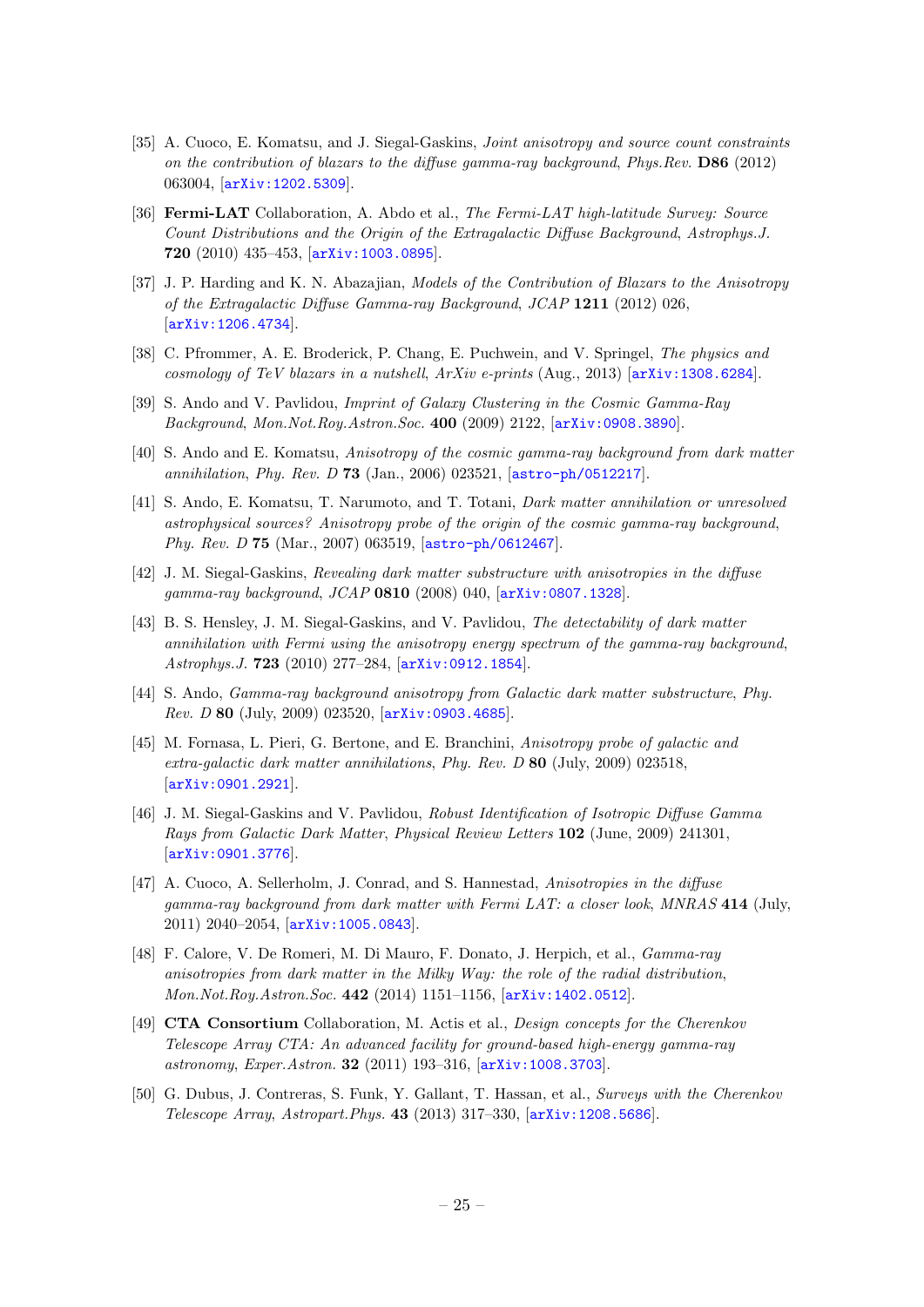- <span id="page-26-0"></span>[51] D. Scott and M. J. White, Implications of SCUBA observations for the Planck Surveyor, Astron.Astrophys. 346 (1999) 1, [[astro-ph/9808003](http://xxx.lanl.gov/abs/astro-ph/9808003)].
- <span id="page-26-1"></span>[52] D. W. Hogg, *Distance measures in cosmology*, [astro-ph/9905116](http://xxx.lanl.gov/abs/astro-ph/9905116).
- <span id="page-26-2"></span>[53] C. J. Willott, S. Rawlings, K. M. Blundell, M. Lacy, and S. A. Eales, The radio luminosity function from the low-frequency 3CRR, 6CE and 7CRS complete samples, MNRAS 322 (Apr., 2001) 536–552, [[astro-ph/](http://xxx.lanl.gov/abs/astro-ph/)].
- <span id="page-26-3"></span>[54] F. Aharonian, P. Coppi, and H. Volk, Very high-energy gamma-rays from AGN: Cascading on the cosmic background radiation fields and the formation of pair halos, Astrophys.J. 423 (1994) L5–L8, [[astro-ph/9312045](http://xxx.lanl.gov/abs/astro-ph/9312045)].
- <span id="page-26-4"></span>[55] T. M. Venters and V. Pavlidou, Probing the intergalactic magnetic field with the anisotropy of the extragalactic gamma-ray background, MNRAS 432 (July, 2013) 3485–3494, [[arXiv:1201.4405](http://xxx.lanl.gov/abs/1201.4405)].
- <span id="page-26-5"></span>[56] A. E. Broderick, C. Pfrommer, E. Puchwein, and P. Chang, Implications of Plasma Beam Instabilities for the Statistics of the Fermi Hard Gamma-ray Blazars and the Origin of the Extragalactic Gamma-Ray Background, ArXiv e-prints (Aug., 2013) [[arXiv:1308.0340](http://xxx.lanl.gov/abs/1308.0340)].
- <span id="page-26-7"></span>[57] A. Saveliev, C. Evoli, and G. Sigl, *The Role of Plasma Instabilities in the Propagation of* Gamma-Rays from Distant Blazars, [arXiv:1311.6752](http://xxx.lanl.gov/abs/1311.6752).
- <span id="page-26-6"></span>[58] L. Sironi and D. Giannios, Relativistic Pair Beams from TeV Blazars: A Source of Reprocessed GeV Emission rather than Intergalactic Heating, Astrophys.J. 787 (2014) 49, [[arXiv:1312.4538](http://xxx.lanl.gov/abs/1312.4538)].
- <span id="page-26-8"></span>[59] A. E. Broderick, C. Pfrommer, E. Puchwein, and P. Chang, Lower Limits upon the Anisotropy of the Extragalactic Gamma-Ray Background implied by the 2FGL and 1FHL Catalogs,  $ArXiv$  e-prints (July, 2013)  $[arXiv:1308.0015]$  $[arXiv:1308.0015]$  $[arXiv:1308.0015]$ .
- <span id="page-26-9"></span>[60] F. W. Stecker and T. M. Venters, Components of the Extragalactic Gamma-ray Background, ApJ 736 (July, 2011) 40, [[arXiv:1012.3678](http://xxx.lanl.gov/abs/1012.3678)].
- <span id="page-26-10"></span>[61] N. Gehrels et al., The Swift Gamma-Ray Burst Mission, ApJ 611 (Aug., 2004) 1005–1020.
- <span id="page-26-11"></span>[62] S. Wakely and H. Deirdre http://tevcat.uchicago.edu (2013).
- <span id="page-26-12"></span>[63] H.E.S.S. Collaboration Collaboration, F. Aharonian et al., Observations of the Crab Nebula with H.E.S.S, Astron.Astrophys. 457 (2006) 899–915, [[astro-ph/0607333](http://xxx.lanl.gov/abs/astro-ph/0607333)].
- <span id="page-26-13"></span>[64] J. D. Finke, S. Razzaque, and C. D. Dermer, Modeling the Extragalactic Background Light from Stars and Dust, ApJ 712 (Mar., 2010) 238-249, [[arXiv:0905.1115](http://xxx.lanl.gov/abs/0905.1115)].
- <span id="page-26-14"></span>[65] A. Franceschini, G. Rodighiero, and M. Vaccari, The extragalactic optical-infrared background radiations, their time evolution and the cosmic photon-photon opacity, Astron.Astrophys. 487 (2008) 837, [[arXiv:0805.1841](http://xxx.lanl.gov/abs/0805.1841)].
- [66] R. Gilmore, R. Somerville, J. Primack, and A. Dominguez, Semi-analytic modeling of the EBL and consequences for extragalactic gamma-ray spectra, [arXiv:1104.0671](http://xxx.lanl.gov/abs/1104.0671).
- <span id="page-26-15"></span>[67] A. Dominguez, J. Primack, D. Rosario, F. Prada, R. Gilmore, et al., Extragalactic Background Light Inferred from AEGIS Galaxy SED-type Fractions, [arXiv:1007.1459](http://xxx.lanl.gov/abs/1007.1459).
- <span id="page-26-16"></span>[68] Fermi-LAT Collaboration, M. Ackermann et al., The Imprint of The Extragalactic Background Light in the Gamma-Ray Spectra of Blazars, Science 338 (2012) 1190–1192, [[arXiv:1211.1671](http://xxx.lanl.gov/abs/1211.1671)].